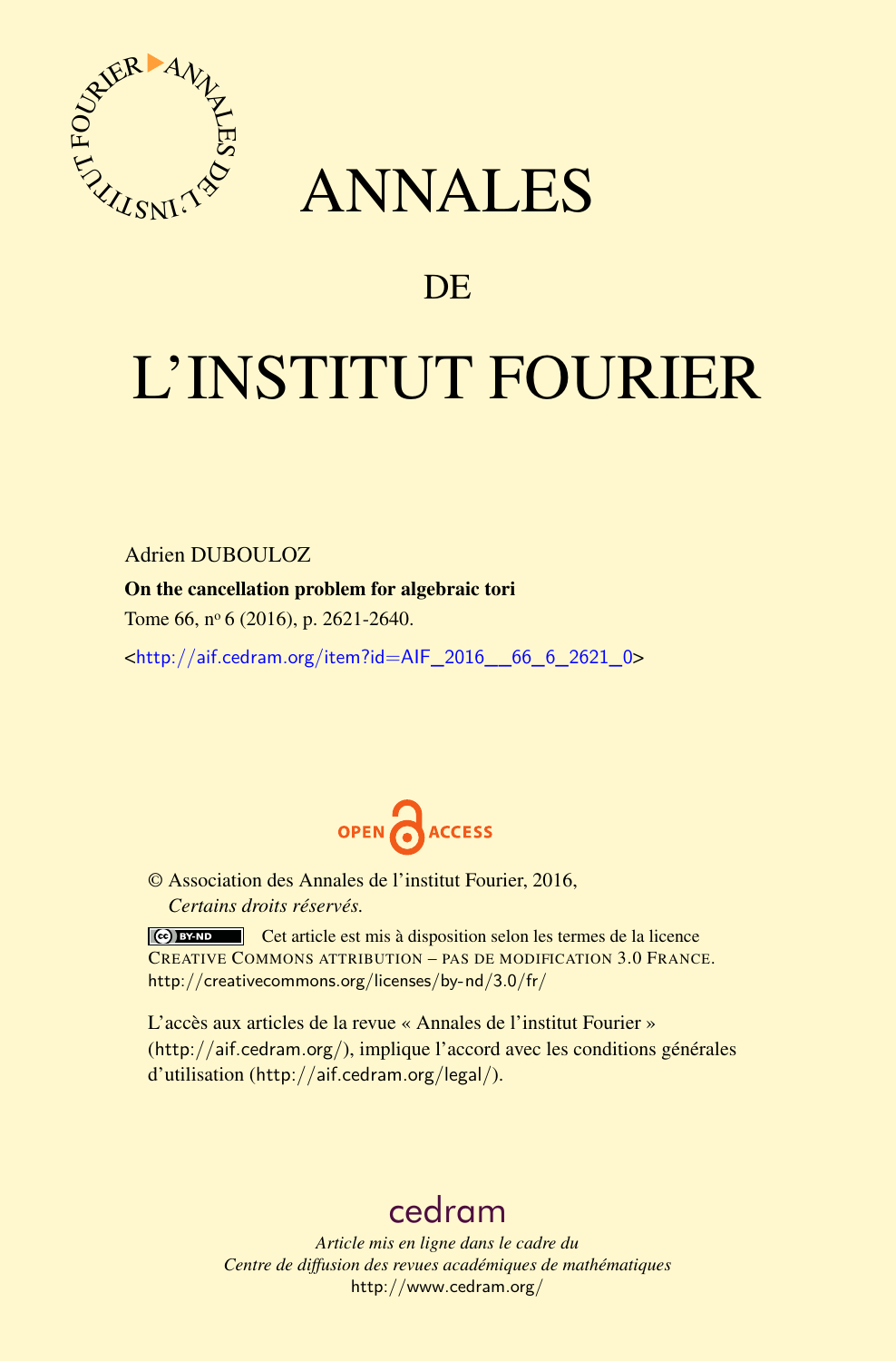#### ON THE CANCELLATION PROBLEM FOR ALGEBRAIC TORI

#### **by Adrien DUBOULOZ (\*)**

Dedicated to Wlodek Danielewski.

ABSTRACT. — We address a variant of Zariski Cancellation Problem, asking whether two varieties which become isomorphic after taking their product with an algebraic torus are isomorphic themselves. Such cancellation property is easily checked for curves, is known to hold for smooth varieties of log-general type by virtue of a result of Iitaka-Fujita and more generally for non  $\mathbb{A}^1_*$ -uniruled varieties. We show in contrast that for smooth affine factorial  $\mathbb{A}^1_*$ -ruled varieties, cancellation fails in any dimension bigger than or equal to two.

Résumé. — Nous considérons une variante du Problème de Simplification de Zariski pour les tores algébriques: deux variétés algébriques dont les produits cartésiens avec un même tore algébrique sont isomorphes sont-elles isomorphes ? Un argument élémentaire montre que les courbes algébriques possèdent cette propriété de simplification. Un résultat très général de simplification du à Iitaka et Fujita implique qu'il en est de même pour les variétés de type log-général ou non  $\mathbb{A}^1_*$ réglées. Dans cet article, nous construisons en toute dimension supérieure ou égale à deux des couples de variétés factorielles  $\mathbb{A}^1_*$ réglées ne possèdant pas la propriété de simplification par des tores.

Since the late seventies, the Cancellation Problem is usually understood in its geometric form as the question whether two algebraic varieties *X* and *Y* with isomorphic cylinders  $X \times \mathbb{A}^1$  and  $Y \times \mathbb{A}^1$  are isomorphic themselves. This problem is intimately related to the geometry of rational curves on *X* and *Y* : in particular, if *X* or *Y* are smooth quasiprojective and not  $\mathbb{A}^1$  -uniruled, in the sense that they do not admit any dominant generically finite morphism from a variety of the form  $Z \times \mathbb{A}^1$ , then every isomorphism  $\Phi: X \times \mathbb{A}^1 \stackrel{\sim}{\to} Y \times \mathbb{A}^1$  descends to an isomorphism between *X* and *Y*, a property which is sometimes called strong cancellation. Over an algebraically closed field of characteristic zero, the non  $\mathbb{A}^1$ -uniruledness of a

Keywords: cancellation problem, algebraic tori, principal bundles.

Math. classification: 14R05, 14L30.

<sup>(\*)</sup> This project was partialy funded by ANR Grant "BirPol" ANR-11-JS01-004-01.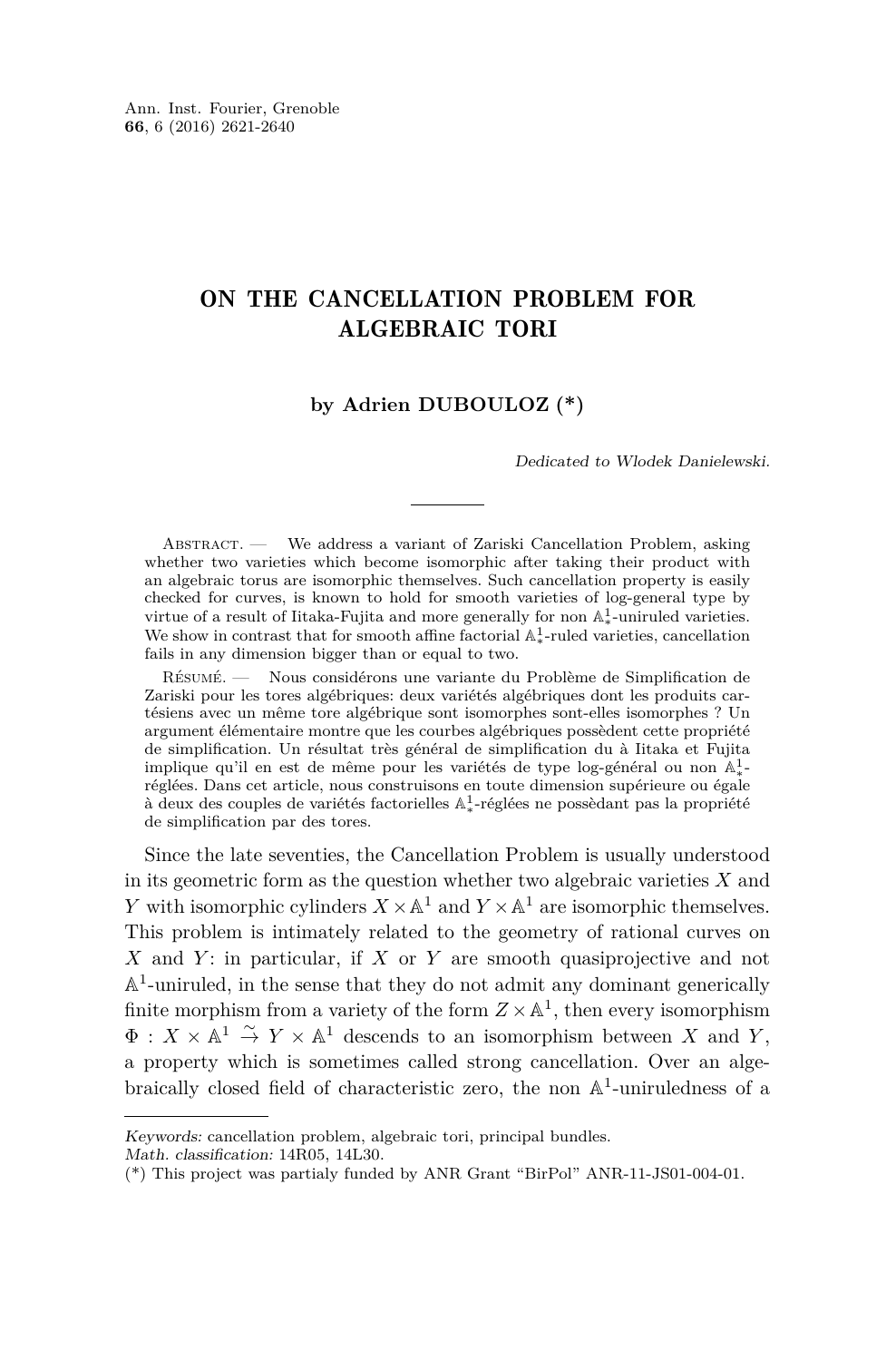smooth quasi-projective variety *X* is guaranteed in particular by the existence of nonzero pluri-forms with logarithmic poles at infinity on suitable projective completions of *X*. The existence of nonzero such pluri-forms of highest degree can in turn be read off from the non-negativity of a numerical invariant of *X*, called its (logarithmic) Kodaira dimension  $\kappa(X)$ , introduced by S. Iitaka [\[12\]](#page-19-0) as the analogue of the usual notion of Kodaira dimension for complete varieties. In this setting, it was established by S. Iitaka et T. Fujita [\[13\]](#page-19-1) that strong cancellation does hold for a large class of smooth varieties, namely whenever *X* or *Y* has non-negative Kodaira dimension. This general result implies in particular that cancellation holds for smooth affine curves, due to the fact that the affine line  $\mathbb{A}^1$  is the only such curve with negative Kodaira dimension.

All these assumptions turned out to be essential, as shown by a famous unpublished example due to W. Danielewski [\[3\]](#page-19-2) of a pair of non-isomorphic smooth complex  $\mathbb{A}^1$ -ruled affine surfaces with isomorphic cylinders. The techniques introduced by W. Danielewski have been sources of progress on the Cancellation Problem during the last decade but, except for the case of the affine plane  $\mathbb{A}^2$  which was solved earlier affirmatively by M. Miyanishi and T. Sugie [\[17\]](#page-20-0), the question whether cancellation holds for the complex affine space  $\mathbb{A}^n$  remains one of the most challenging and widely open problem in affine algebraic geometry. In contrast, the same question in positive characteristic was recently settled in the negative by N. Gupta [\[9\]](#page-19-3), who checked using algebraic methods developed by A. Crachiola and L. Makar-Limanov that a three-dimensional candidate constructed by T. Asanuma [\[1\]](#page-19-4) is indeed a counter-example.

In this article, we consider another natural cancellation problem in which  $\mathbb{A}^1$  is replaced by the punctured affine line  $\mathbb{A}^1 \simeq \text{Spec}(\mathbb{C}[x^{\pm 1}])$  or, more generally, by an algebraic torus  $\mathbb{T}^n = \text{Spec}(\mathbb{C}[x_1^{\pm 1}, \dots, x_n^{\pm 1}]), n \geq 1$ . The question is thus whether two, say smooth quasi-projective, varieties *X* and *Y* such that  $X \times \mathbb{T}^n$  is isomorphic to  $Y \times \mathbb{T}^n$  are isomorphic themselves. When restricted to affine algebraic varieties, this cancellation problem is of course equivalent to the more algebraic question of the uniqueness of the coefficient ring in a Laurent polynomial ring. In contrast with the usual Cancellation Problem, this version seems to have received much less attention, one possible reason being that the analogue in this context of the Cancellation Problem for A *<sup>n</sup>*, namely the question whether an affine variety *X* such that  $X \times \mathbb{T}^n$  is isomorphic to  $\mathbb{T}^{n+m}$  is itself isomorphic to the torus  $\mathbb{T}^n$ , admits an elementary positive answer derived from the knowledge of the structure of the automorphism groups of algebraic tori: indeed, the action of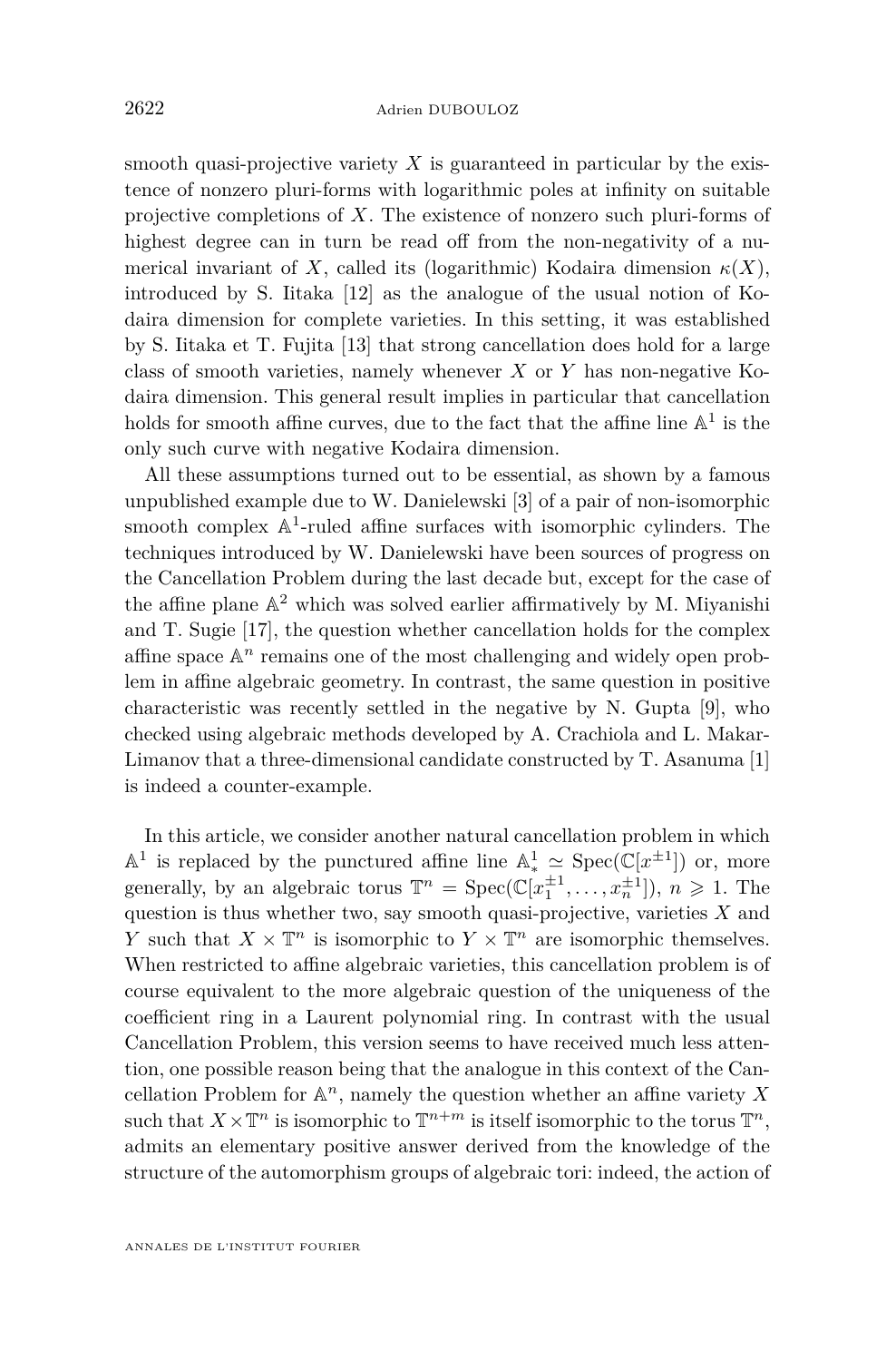the torus  $\mathbb{T}^n = \text{Spec}(\mathbb{C}[M'])$  by translations on the second factor of  $X \times \mathbb{T}^n$ corresponds to a grading of the algebra of the torus  $\mathbb{T}^{n+m} = \text{Spec}(\mathbb{C}[M])$ by the lattice  $M'$  of characters of  $\mathbb{T}^n$ , induced by a surjective homomorphism  $\sigma : M \to M'$  from the lattice of characters M of  $\mathbb{T}^{n+m}$ . The kernel of  $\sigma$  is a sub-lattice  $M''$  of rank  $m$  of  $M$  for which we have isomorphisms of geometric quotients  $X \simeq X \times \mathbb{T}^n / \mathbb{T}^n \simeq \mathbb{T}^{n+m} / \mathbb{T}^n \simeq \mathbb{T}^m = \text{Spec}(\mathbb{C}[M'])$ .

Without such precise information on automorphism groups, the question for general varieties *X* and *Y* is more complicated. Of course, appropriate conditions on the structure of invertible functions on *X* and *Y* can be imposed to guarantee that cancellation holds (see [\[6\]](#page-19-5) for a detailed discussion of this point of view): this is the case for instance when either *X* or *Y* does not have non constant such functions. Indeed, given an isomorphism  $\Phi: X \times \mathbb{A}^1_* \stackrel{\sim}{\to} Y \times \mathbb{A}^1_*$ , the restriction to every closed fiber of the first  $\text{projection } \text{pr}_1: X \times \mathbb{A}^1_* \to X \text{ of the composition of } \Phi \text{ with the second proof.}$ jection  $\text{pr}_2: Y \times \mathbb{A}^1_* \to \mathbb{A}^1_*$  $\frac{1}{\ast}$  induces an invertible function on *X*, implying that  $\Phi$  descends to an isomorphism between  $X$  and  $Y$  as soon as every such function on *X* is constant.

But from a geometric point of view, it seems that the cancellation property for  $\mathbb{A}^1_*$  is again related to the nature of affine rational curves contained ∗ in the varieties *X* and *Y* , more specifically to the geometry of images of the punctured affine line  $\mathbb{A}^1_*$  on them. It is natural to expect that strong cancellation holds for varieties which are not dominantly covered by images of  $\mathbb{A}^1_*,$  $\frac{1}{2}$  but this property is harder to characterize in terms of numerical invariants. In particular, in every dimension  $\geq 2$ , there exist smooth  $\mathbb{A}^1_*$ ∗ -uniruled affine varieties *X* of any Kodaira dimension  $\kappa(X) \in \{-\infty, 0, 1, \ldots, \dim X - 1\}.$ In contrast, a smooth complex affine variety *X* of log-general type, i.e., of maximal Kodaira dimension  $\kappa(X) = \dim X$ , is not  $\mathbb{A}^1_*$ -uniruled, and an- $\frac{1}{2}$  other general result of I. Itaka and T. Fujita [\[13\]](#page-19-1) does indeed confirm that strong cancellation holds for products of algebraic tori with smooth affine varieties of log-general type. Combined with the fact that  $\mathbb{A}^1_*$  is the unique ∗ smooth affine curve of Kodaira dimension 0, this is enough for instance to conclude that cancellation holds for smooth affine curves.

Our main result, which can be summarized as follows, shows that similarly as in the case of the usual Cancellation Problem for  $\mathbb{A}^1$ , these assumptions are essential:

THEOREM. — For every  $d \geq 3$  and every  $\kappa \in \{2, ..., d-1\}$ , there exists non isomorphic smooth factorial affine  $\mathbb{A}^1_*$ ∗ -uniruled varieties *X* and *Y* of dimension *d* and Kodaira dimension  $\kappa$  with isomorphic  $\mathbb{A}^1_*$ <sup>1</sup>/<sub>\*</sub>-cylinders  $X \times \mathbb{A}^1$ ∗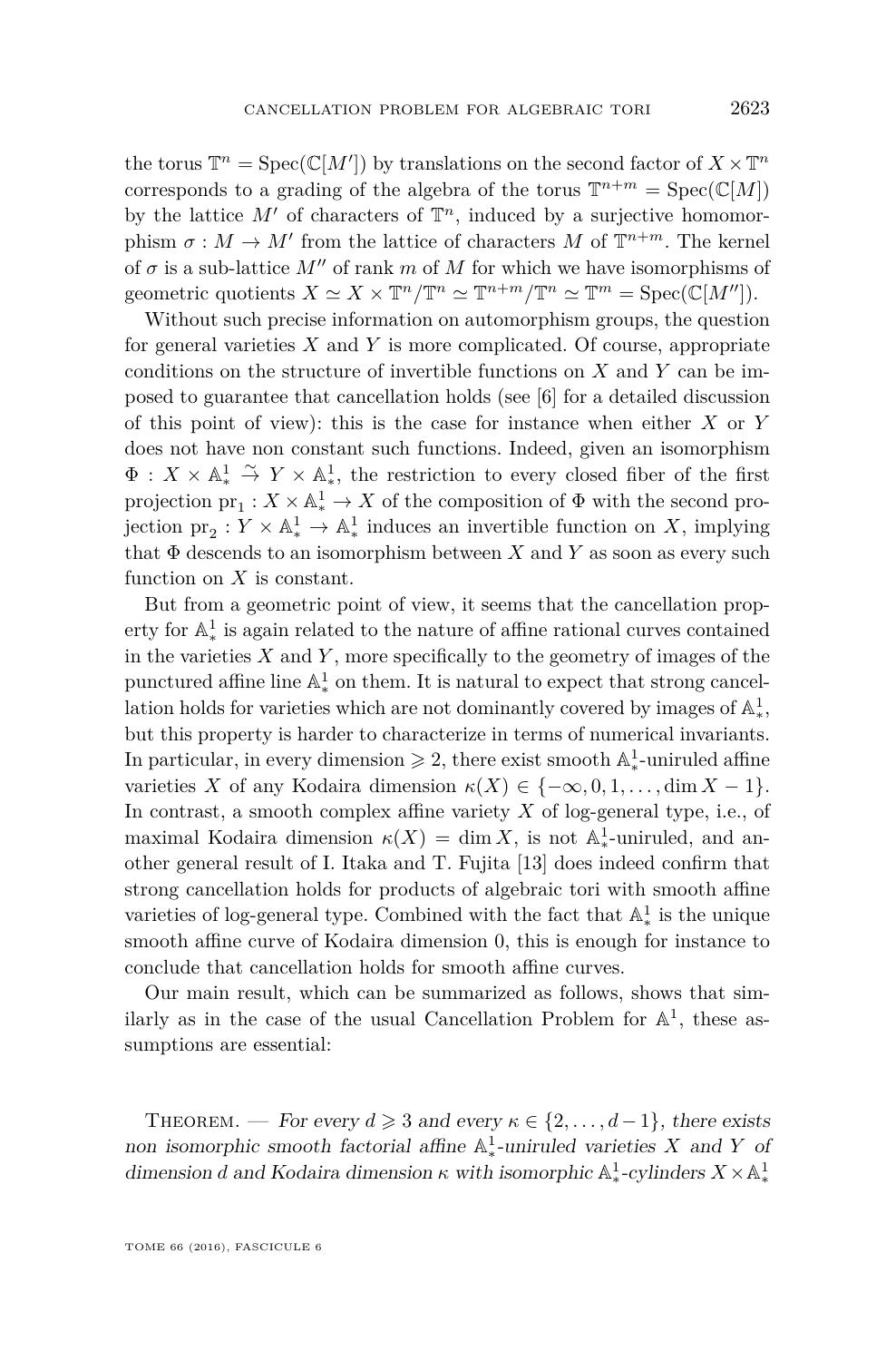and  $Y \times \mathbb{A}^1_*$ . Furthermore, there exists non isomorphic smooth factorial affine surfaces of Kodaira dimension 1 with isomorphic  $\mathbb{A}^1_*$ ∗ -cylinders.

In dimension  $d \geq 3$  and Kodaira dimension  $\kappa = d - 1$ , these families are obtained in the form of total spaces of suitable Zariski locally trivial  $\mathbb{A}^1_*$ ∗ bundles over smooth affine varieties of log-general type. The construction guarantees the isomorphy between the corresponding  $\mathbb{A}^1_*$ -cylinders thanks  $\frac{1}{2}$  to a fiber product argument reminiscent to the famous Danielewski fiber product trick in the case of the usual Cancellation Problem. The twodimensional counter-examples are produced along the same lines, at the cost of replacing the base varieties of the  $\mathbb{A}^1_*$ -bundles involved in the construction by appropriate orbifold curves. The article is organized as follows: in the first section, we establish a variant of the Iitaka-Fujita strong cancellation Theorem for Zariski locally trivial T *<sup>n</sup>*-bundles over smooth affine varieties of log-general type. This criterion is applied in the second section to deduce the existence of families of Zariski locally trivial  $\mathbb{A}^1_*$ ∗ bundles over smooth affine varieties of log-general type with non isomorphic total spaces but isomorphic  $\mathbb{A}^1_*$ <sup>1</sup>-cylinders. The two-dimensional case is treated in a separate sub-section. The last section contains a generalization of some of these constructions to the cancellation problem for higher dimensional tori  $\mathbb{T}^n$  over varieties of dimension at least three, leading in particular to the existence of counter-examples of arbitrary Kodaira dimension  $\kappa \in \{2, ..., d-1\}$ , and a complete discussion of the cancellation problem for  $\mathbb{A}^1_*$ ∗ in the special case of smooth factorial affine surfaces.

#### **1. A criterion for cancellation**

#### **1.1. Recollection on locally trivial T***<sup>n</sup>***-bundles**

In what follows, we denote by  $\mathbf{T}^n$  the spectrum of the Laurent polynomial algebra  $\mathbb{C}[t_1^{\pm 1}, \ldots, t_n^{\pm 1}]$  in *n* variables. We use the notation  $\mathbb{T}^n$  to indicate that we consider  $\mathbf{T}^n$  as an algebraic group: the direct product  $\mathbb{G}_m^n$  of *n*-copies of the multiplicative group  $\mathbb{G}_m$ . The automorphism group  $Aut(\mathbf{T}^n)$  of  $\mathbf{T}^n$  is isomorphic to the semi-direct product  $\mathbb{T}^n \rtimes GL_n(\mathbb{Z})$ , where  $\mathbb{T}^n$  acts on  $\mathbf{T}^n$  by translations and where  $\mathrm{GL}_n(\mathbb{Z})$  acts by  $(a_{ij})_{i,j=1,\ldots,n}$ .  $(t_1, \ldots, t_n) = (\prod_{i=1}^n t_i^{a_{1i}}, \ldots, \prod_{i=1}^n t_i^{a_{ni}}).$ 

<span id="page-4-0"></span>DEFINITION 1.1. — A Zariski locally trivial  $\mathbf{T}^n$ -bundle over a scheme *X*, is an *X*-scheme  $p: P \to X$  for which every point of *X* has a Zariski open neighbourhood  $U \subset X$  such that  $p^{-1}(U) \simeq U \times \mathbf{T}^n$  as schemes over  $U$ .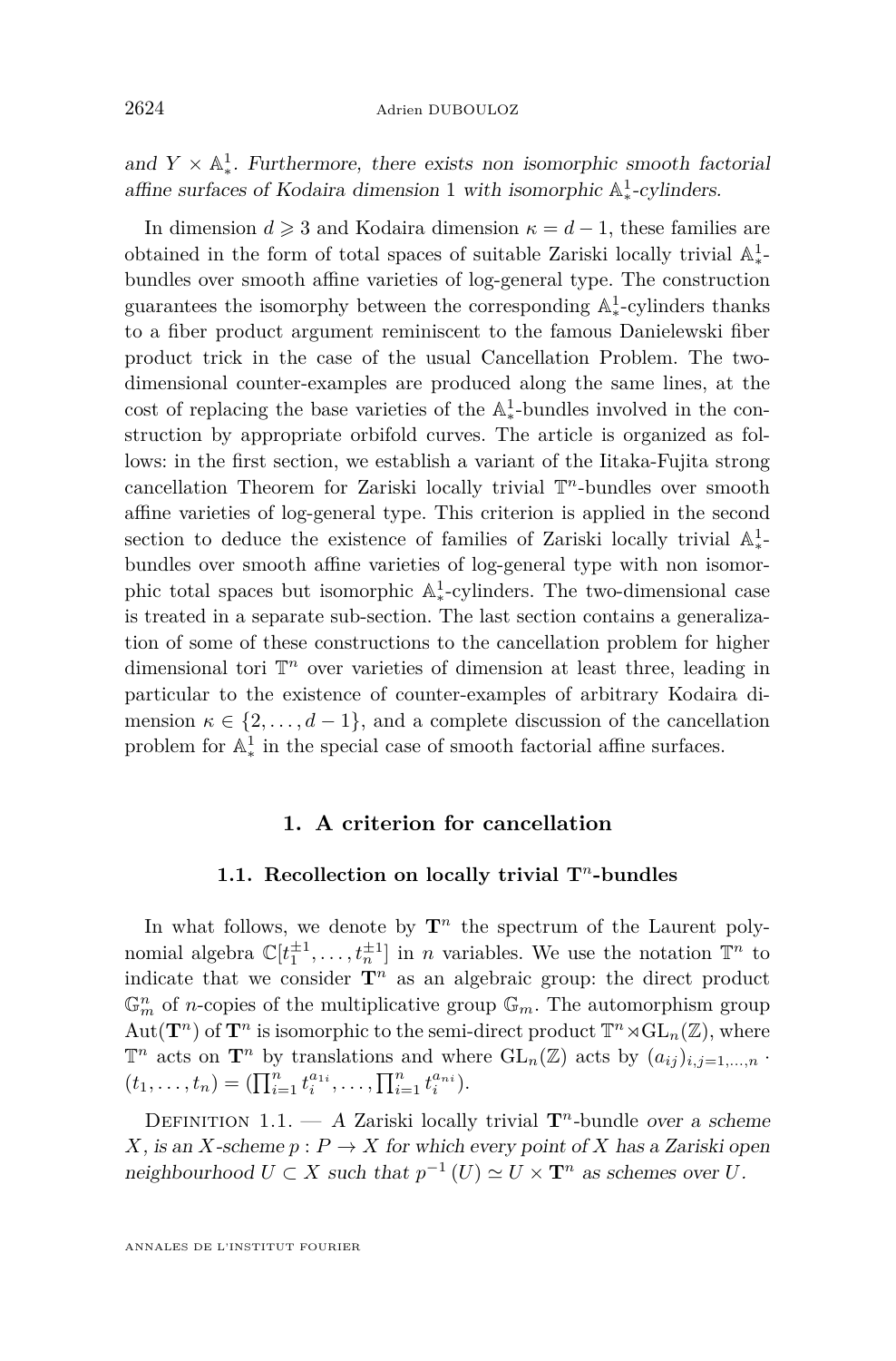Isomorphy classes of Zariski locally trivial **T***<sup>n</sup>*-bundles over *X* are in one-to-one correspondence with elements of the Čech cohomology group  $\check{H}^1(X, \text{Aut}(\mathbf{T}^n)_X)$ , where  $\text{Aut}(\mathbf{T}^n)_X$  denotes the sheaf of groups on the category of schemes over *X* equipped with the Zariski topology which associates to every *X*-scheme *S* the group  $Aut(\mathbf{T}^n)(S) = Aut_S(S \times \mathbf{T}^n)$  of *S*-automorphisms of  $S \times T^n$ . Letting  $GL_n(\mathbb{Z})_X$  be the locally constant sheaf  $GL_n(\mathbb{Z})$  on X, we derive from the short exact sequence

$$
0 \to \mathbb{T}_X^n = \mathbb{G}_{m,X}^n \to \mathrm{Aut}(\mathbf{T}^n)_X \to \mathrm{GL}_n(\mathbb{Z})_X \to 0
$$

of sheaves of groups over *X* for the Zariski topology the following long exact sequence of pointed sets in non abelian Čech cohomology

$$
0 \to \check{H}^0(X, \mathbb{T}_X^n) \longrightarrow \check{H}^0(X, \text{Aut}(\mathbf{T}^n)_X) \longrightarrow \check{H}^0(X, \text{GL}_n(\mathbb{Z})_X)
$$
  

$$
\left\downarrow \check{H}^1(X, \mathbb{T}_X^n) \longrightarrow \check{H}^1(X, \text{Aut}(\mathbf{T}^n)_X) \longrightarrow \check{H}^1(X, \text{GL}_n(\mathbb{Z})_X),
$$

(see e.g. [\[7,](#page-19-6) Proposition 3.4.1]). If *X* is irreducible, then  $\check{H}^1(X, GL_n(\mathbb{Z})_X) =$ 0 and so, every Zariski locally trivial **T***<sup>n</sup>*-bundle over *X* can be equipped with the additional structure of a principal homogeneous  $\mathbb{T}^n$ -bundle. Moreover, two principal homogeneous T *<sup>n</sup>*-bundles have isomorphic underlying **T**<sup>*n*</sup>-bundles if and only if their isomorphy classes in  $\check{H}^1(X, \mathbb{T}_X^n) \simeq H^1(X, \mathbb{T}_X^n)$ belong to the same orbit of the natural action of  $\check{H}^0(X, GL_n(\mathbb{Z})_X) \simeq$  $GL_n(\mathbb{Z})$  which, for every  $(a_{ij})_{i,j=1,...n} \in GL_n(\mathbb{Z})$ , sends the isomorphy class of the  $\mathbb{T}^n$ -bundle  $p: P \to X$  with action  $\mathbb{T}^n \times P \to P$ ,  $((t_1, \dots, t_n), p) \mapsto$  $(t_1, \ldots, t_n) \cdot p$  to the isomorphy class of  $p : P \to X$  equipped with the action  $((t_1, ..., t_n), p) \mapsto ((a_{ij})_{i,j=1,...,n} \cdot (t_1, ..., t_n)) \cdot p$ . In other words, for an irreducible *X*, isomorphy classes of Zariski locally trivial  $\mathbf{T}^n$ -bundles over *X* are in one-to-one correspondence with elements of  $H^1(X, \mathbb{T}_X^n)/\mathrm{GL}_n(\mathbb{Z})$ .

#### **1.2. Cancellation for T***<sup>n</sup>***-bundles over varieties of log-general type**

Recall that the *(logarithmic)* Kodaira dimension  $\kappa(X)$  of a smooth complex algebraic variety  $X$  is the Iitaka dimension of the invertible sheaf  $\omega_{\overline{X}/\mathbb{C}}(\log B) = (\det \Omega_{\overline{X}/\mathbb{C}}^1) \otimes \mathcal{O}_{\overline{X}}(B)$  on a smooth complete model  $\overline{X}$  of *X* with reduced SNC boundary divisor  $B = \overline{X} \setminus X$ . So  $\kappa(X)$  is equal to  $\text{tr.deg.}(\bigoplus_{m\geqslant 0} H^0(\overline{X}, \omega_{\overline{X}/\mathbb{C}}(\log B)^{\otimes m})) - 1$  if  $H^0(\overline{X}, \omega_{\overline{X}/\mathbb{C}}(\log B)^{\otimes m}) \neq 0$ for sufficiently large  $m$ , and, by convention to  $-\infty$  otherwise. The sodefined element of  $\{-\infty\} \cup \{0,\ldots,\dim_{\mathbb{C}} X\}$  is independent of the choice

TOME 66 (2016), FASCICULE 6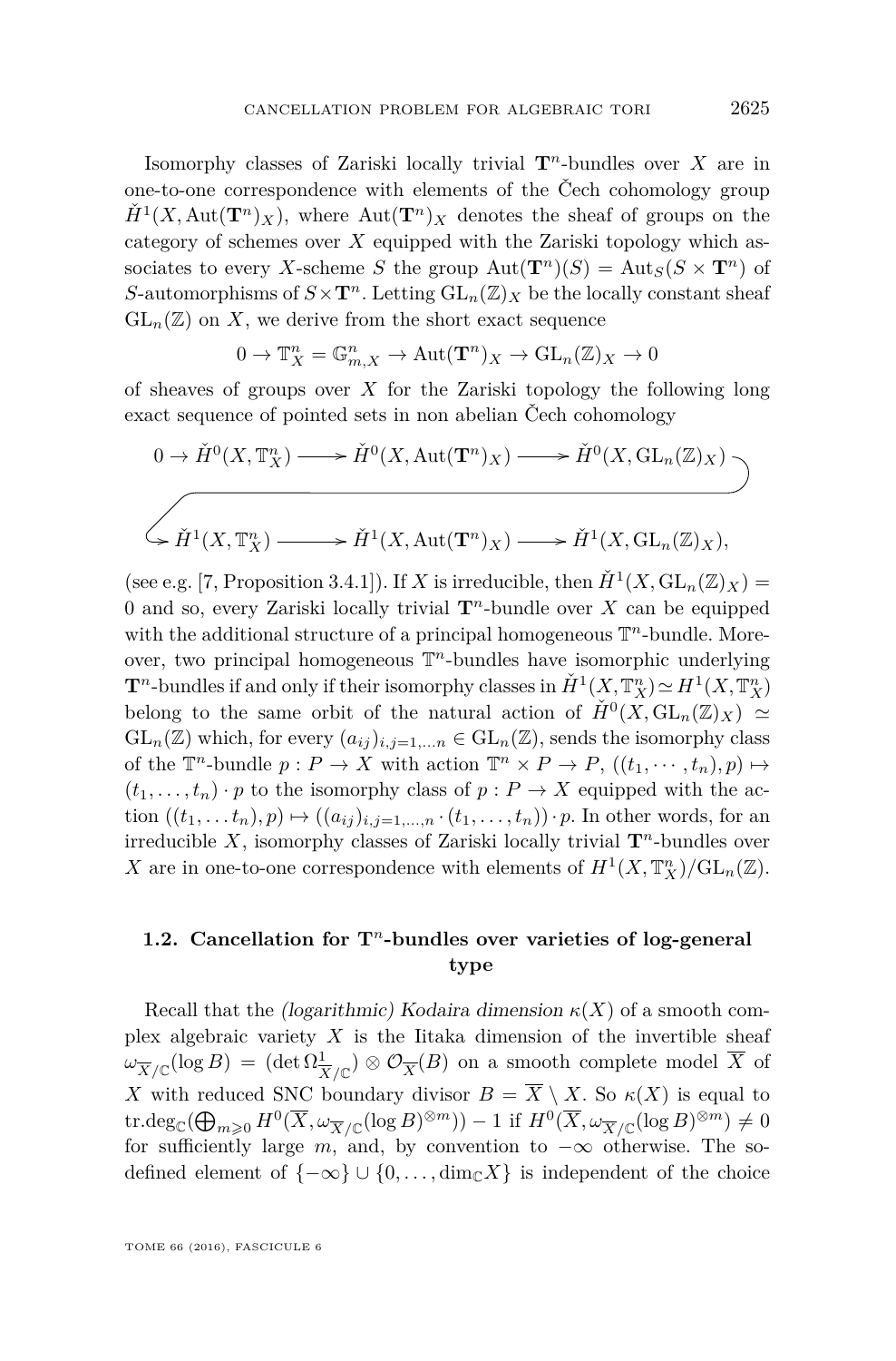of a smooth complete model  $(\overline{X}, B)$  [\[12\]](#page-19-0) and coincides with the usual Kodaira dimension in the case where *X* is complete. A smooth variety *X* such that  $\kappa(X) = \dim_{\mathbb{C}} X$  is said to be of log-general type.

The following Proposition is a variant for Zariski locally trivial  $\mathbf{T}^n$ bundles of the Iitaka-Fujita's strong Cancellation Theorem [\[13,](#page-19-1) Theorem 3] for products of varieties of log-general type with affine varieties of Kodaira dimension equal to 0, such as algebraic tori  $\mathbf{T}^n$ .

<span id="page-6-0"></span>PROPOSITION 1.2. — Let *X* and *Y* be smooth algebraic varieties and let  $p: P \to X$  and  $q: Q \to Y$  be Zariski locally trivial  $T^n$ -bundles. If either *X* or *Y* is of log-general type then for every isomorphism of abstract algebraic varieties  $\Phi$  :  $P \stackrel{\sim}{\rightarrow} Q$  between the total spaces of  $P$  and  $Q$ , there exists an isomorphism  $\varphi : X \overset{\sim}{\to} Y$  such that the diagram

$$
\begin{array}{ccc}\nP & \xrightarrow{\Phi} & Q \\
p \downarrow & & \downarrow q \\
X & \xrightarrow{\varphi} & Y\n\end{array}
$$

commutes.

Proof. — The proof is very similar to that of  $[13,$  Theorem 1. We may assume without loss of generality that *Y* is of log-general type. It enough to show that  $q \circ \Phi$  is constant on the fibers of p. Indeed, if so, then there exists a unique set-theoretic map  $\varphi : X \to Y$  such that  $\varphi \circ p = q \circ \Phi$ , and the fact that *p* has local sections in the Zariski topology implies that  $\varphi$  is actually a morphism. Furthermore, since  $\Phi$  is an isomorphism,  $\varphi$  will be bijective whence an isomorphism by virtue of Zariski Main Theorem [\[8,](#page-19-7) 8.12.6]. Now since  $p: P \to X$  is Zariski locally trivial and  $\kappa(\mathbf{T}^n) = 0$ , it follows from [\[12\]](#page-19-0) that for every prime Weil divisor *D* on *X*, the Kodaira dimension  $\kappa(p^{-1}(D_{\text{reg}}))$  of the inverse image of the regular part of *D* is at most equal to dim *D*. This implies in turn that the restriction of  $q \circ \Phi$ to  $p^{-1}(D)$  cannot be dominant since otherwise we would have  $\kappa(Y) \leq$  $\kappa(p^{-1}(D_{\text{reg}}))$  < dim *X* = dim *Y*, in contradiction with the assumption that  $\kappa(Y) = \dim Y$ . So there exists a prime Weil divisor *D'* on *Y* such that the image of  $p^{-1}(D)$  by  $\Phi$  is contained in  $q^{-1}(D')$ , whence is equal to it since they are both irreducible of the same dimension. Now given any closed point  $x \in X$ , we can find a finite collection of prime Weil divisors  $D_1, \ldots, D_n$  such that  $D_1 \cap \cdots D_n = \{x\}$ . Letting  $D_i'$  be a collection of prime Weil divisors on *Y* such that  $\Phi(p^{-1}(D_i)) = q^{-1}(D'_i)$  for every  $i = 1, ..., n$ ,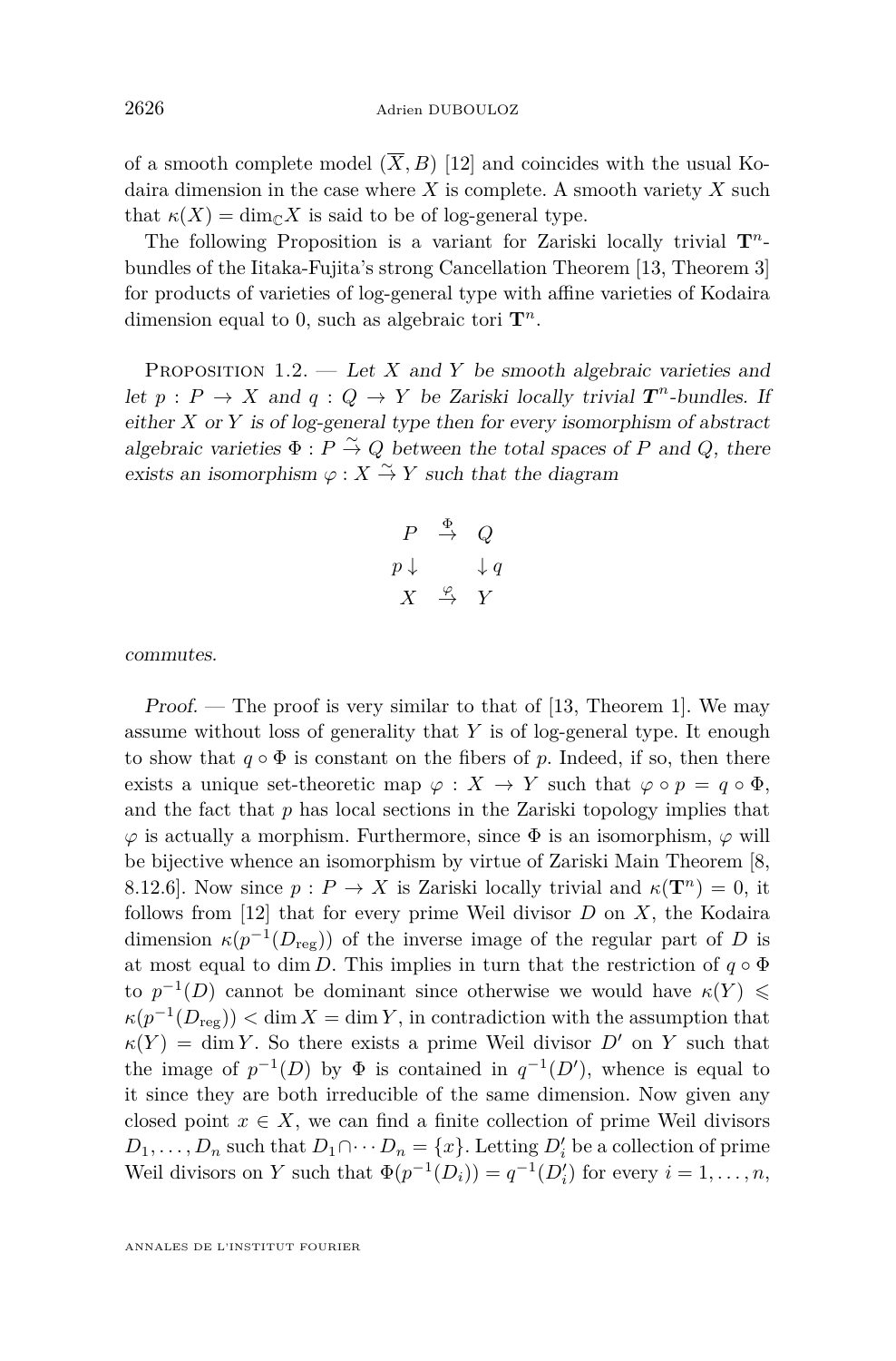we have

$$
q^{-1}(\bigcap_{i=1,\dots,n} D'_i) = \bigcap_{i=1,\dots,n} q^{-1}(D'_i) = \bigcap_{i=1,\dots,n} \Phi(p^{-1}(D_i))
$$
  

$$
\simeq \Phi(\bigcap_{i=1,\dots,n} p^{-1}(D_i))
$$
  

$$
\simeq \Phi(\lbrace x \rbrace \times \mathbf{T}^n) \simeq \mathbf{T}^n.
$$

So the intersection of the  $D'_i$ ,  $i = 1, \ldots, n$ , consists of a unique closed point  $y \in Y$  for which we have by construction  $\Phi(p^{-1}(x)) = q^{-1}(y)$ , as desired.  $\Box$ 

Remark 1.3. — The proof above shows in fact that the conclusion of the proposition holds under the more geometric hypothesis that either *X* or  $Y$  is not  $\mathbb{A}^1_*$ -uniruled, i.e., does not admit any dominant generically finite morphism from a variety of the form  $Z \times A_*^1$ . In particular strong  $\frac{1}{2}$  and  $\frac{1}{2}$  and  $\frac{1}{2}$  and  $\frac{1}{2}$  and  $\frac{1}{2}$  and  $\frac{1}{2}$  and  $\frac{1}{2}$  and  $\frac{1}{2}$  and  $\frac{1}{2}$  and  $\frac{1}{2}$  and  $\frac{1}{2}$  and  $\frac{1}{2}$  and  $\frac{1}{2}$  and  $\frac{1}{2}$  and  $\frac{1}{2}$  and  $\frac{1}{2}$  a ∗ -uniruled varieties.

COROLLARY 1.4.  $-$  Two smooth curves *C* and *C'* admit Zariski locally trivial  $\mathbf{T}^n$ -bundles  $p : P \to C$  and  $p' : P' \to C'$  with isomorphic total spaces  $P$  and  $P'$  if and only if they are isomorphic.

Proof. — If either *C* or *C'* is of (log-)general type, then the assertion follows from Proposition [1.2.](#page-6-0) Note further that *C* is affine if and only if so is *P*. Indeed,  $p: P \to C$  is an affine morphism and conversely, if P is affine, then viewing  $P$  as a principal homogeneous  $\mathbb{T}^n$  -bundle with geometric quotient  $P/\!\!/ \mathbb{T}^n \simeq C$ , the affineness of *C* follows from the fact that the algebraic quotient morphism  $P \to P/\!/ \mathbb{T} = \text{Spec}(\Gamma(P, \mathcal{O}_P)^{\mathbb{T}})$  is a categorical quotient in the category of algebraic varieties, so that  $C \simeq \text{Spec}(\Gamma(P, \mathcal{O}_P)^T)$ . Thus  $C$  and  $C'$  are simultaneously affine or projective. In the first case,  $C$  and  $C'$ are isomorphic to either the affine line  $\mathbb{A}^1$  or the punctured affine line  $\mathbb{A}^1_*$ which both have a trivial Picard group. So  $P$  and  $P'$  are trivial  $\mathbf{T}^n$ -bundles and the isomorphy of  $C$  and  $C'$  follows by comparing invertible function on *P* and *P'*. In the second case, if either *C* or  $C'$  has genus 1, say  $C'$ , then, being rational, the image of a fiber of  $p: P \to C$  by an isomorphism  $\Phi: P \overset{\sim}{\to} P'$  must be contained in a fiber of  $p': P' \to C'$ , and we conclude similarly as in the proof of the previous proposition that  $\Phi$  descends to an isomorphism between  $C$  and  $C'$ . В последните последните последните последните последните и последните последните последните последните после<br>В последните последните последните последните последните последните последните последните последните последнит

The automorphism group  $Aut(X)$  of a scheme X acts on the set of isomorphy classes of principal homogeneous  $\mathbb{T}^n$ -bundles over X via the linear representation  $\eta$ : Aut $(X) \to GL(H^1(X, \mathbb{T}_X^n))$ , where for an element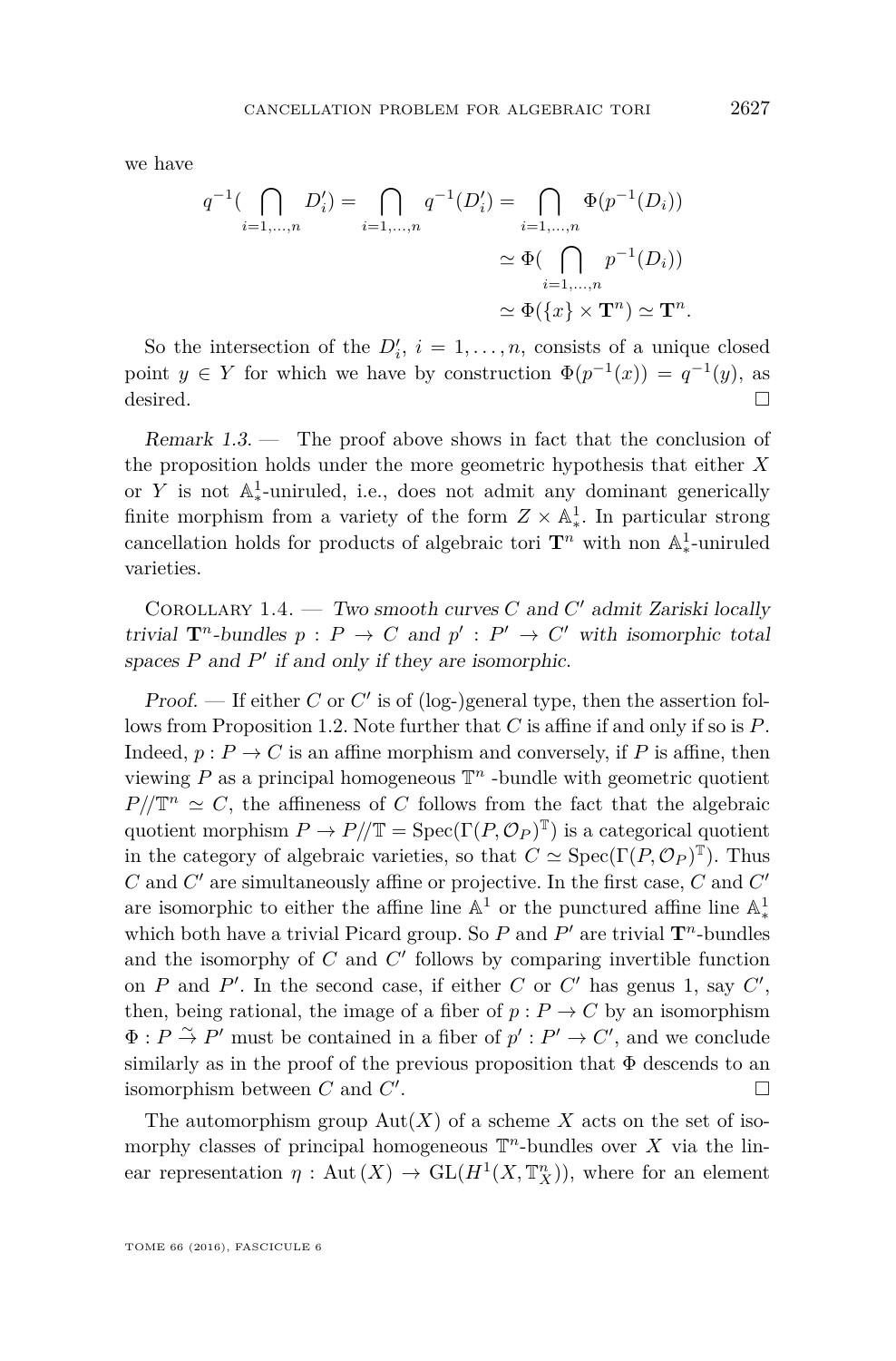$\psi \in$  Aut  $(X)$ ,  $\eta(\psi)$  maps the isomorphy class of a principal homogeneous  $\mathbb{T}^n$ -bundle  $p: P \to X$  to the one of the  $\mathbb{T}^n$ -bundle  $\text{pr}_2: P \times_{p,X,\psi} X \to X$ . This action commutes with action of  $GL_n(\mathbb{Z})$  introduced in page [2625](#page-4-0) above, and Proposition [1.2](#page-6-0) implies the following characterization:

<span id="page-8-0"></span>COROLLARY 1.5. — Over a smooth variety X of log-general type, the set  $H^1(X, \mathbb{T}_X^n) / (\text{Aut}(X) \times \text{GL}_n(\mathbb{Z}))$  parametrizes isomorphy classes as abstract varieties of total spaces of Zariski locally trivial  $T^n$ -bundles  $p: P \to X$ .

#### <span id="page-8-1"></span>**2. Non-Cancellation for the** 1**-dimensional torus**

Candidates for non-cancellation of the 1-dimensional torus  $\mathbf{T} = \mathbb{A}^1_* =$  $Spec(\mathbb{C}[t^{\pm 1}])$  can be constructed along the following lines: given say a smooth quasi-projective variety *X* and a pair of non-isomorphic principal homogeneous  $\mathbb{G}_m$ -bundles  $p: P \to X$  and  $q: Q \to X$  whose classes generate the same subgroup of  $H^1(X, \mathbb{G}_m)$ , the fiber product  $W = P \times_X Q$ is a principal homogeneous  $\mathbb{T}^2$ -bundle over X, which inherits the structure of a principal  $\mathbb{G}_m$ -bundle over P and Q simultaneously, via the first and the second projection respectively. The pull-back  $p^*P = P \times_X P \to P$ of *P* to itself having a section, it is a trivial  $\mathbb{G}_m$ -bundle, which implies in turn that the subgroup of  $H^1(X, \mathbb{G}_m)$  generated by the class of P belongs to the kernel of  $p^* : H^1(X, \mathbb{G}_m) \to H^1(P, \mathbb{G}_m)$ . For the same reason, the subgroup of  $H^1(X, \mathbb{G}_m)$  generated by the class of  $Q$  belongs to the kernel of  $q^*: H^1(X, \mathbb{G}_m) \to H^1(Q, \mathbb{G}_m)$ . The assumption that the classes of *P* and *Q* generate the same subgroup of  $H^1(X, \mathbb{G}_m)$  guarantees that the classes of  $pr_1: W \simeq p^*Q \to P$  and  $pr_2: W \simeq q^*P \to Q$  in  $H^1(P, \mathbb{G}_m)$  and  $H^1(Q, \mathbb{G}_m)$  respectively are both trivial, and so, we obtain isomorphisms  $P \times \mathbb{G}_m \simeq W \simeq Q \times \mathbb{G}_m$  of locally trivial  $\mathbf{T}^2$ -bundles over *X*.

Then we are left with finding appropriate choices of *X* and classes in  $H^1(X,\mathbb{G}_m)$  which guarantee that the total spaces of the corresponding principal homogeneous  $\mathbb{G}_m$ -bundles  $p: P \to X$  and  $q: Q \to X$  are not isomorphic as abstract algebraic varieties.

#### <span id="page-8-2"></span>**2.1. Non-cancellation for smooth factorial affine varieties of dimension**  $\geq 3$

A direct application of the above strategy leads to families of smooth factorial affine varieties of any dimension  $\geq 3$  for which cancellation fails: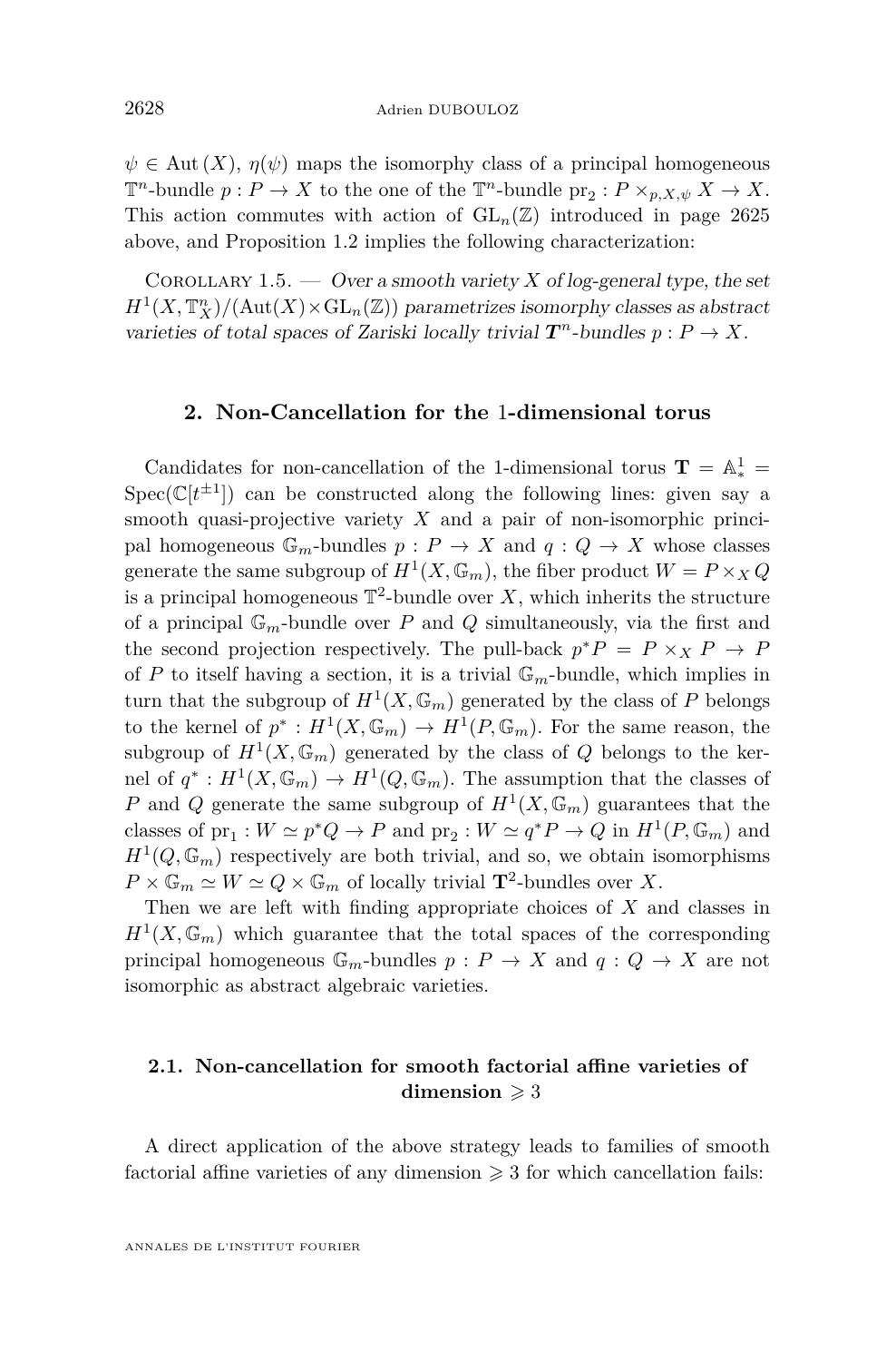<span id="page-9-0"></span>PROPOSITION 2.1. — Let X be the complement of a smooth hypersurface *D* of degree  $\ell$  in  $\mathbb{P}^{\kappa}$ ,  $\kappa \geqslant 2$ , such that  $\ell \geqslant \kappa + 2$  and  $|(\mathbb{Z}/\ell\mathbb{Z})^*| \geqslant 3$ , and let  $p: P \to X$  and  $q: Q \to X$  be the  $\mathbb{G}_m$ -bundles corresponding to the line bundles  $\mathcal{O}_{\mathbb{P}^{\kappa}}(1) \mid_X \text{ and } \mathcal{O}_{\mathbb{P}^{\kappa}}(r) \mid_X \text{, for some } r \in \mathbb{Z} \text{ such that } \overline{r} \in$  $(\mathbb{Z}/\ell\mathbb{Z})^* \setminus {\{\overline{1}, \overline{\ell-1}\}}$  under the isomorphism  $H^1(X, \mathbb{G}_m) \simeq Pic(X) \simeq \mathbb{Z}/\ell\mathbb{Z}$ . Then *P* and *Q* are not isomorphic as abstract algebraic varieties but  $P \times \mathbb{A}^1_*$ ∗ and  $Q \times \mathbb{A}^1_*$  are isomorphic as schemes over *X*.

Proof. — The Picard group of *X* is isomorphic to the group  $\mu_{\ell} \simeq \mathbb{Z}/\ell\mathbb{Z}$ of  $\ell$ -th roots of unity, generated by the restriction of  $\mathcal{O}_{\mathbb{P}^{\kappa}}(1)$  to *X*. Since *r* is relatively prime with  $\ell$ ,  $\mathcal{O}_{\mathbb{P}^{\kappa}}(r) |X|$  is also a generator of Pic(*X*). This guarantees that  $P \times \mathbb{A}_*^1$  is isomorphic to  $Q \times \mathbb{A}_*^1$  by virtue of the previous discussion. Since  $\ell \geq \kappa + 2$ , the divisor  $K_{\mathbb{P}^{\kappa}} + D$  is linearly equivalent to a positive multiple of a hyperplane section, and so *X* is of log-general type. We can therefore apply Proposition [1.2](#page-6-0) to deduce that for every isomorphism of abstract algebraic varieties  $\Phi : P \stackrel{\sim}{\to} Q$ , there exists an automorphism  $\varphi$  of *X* such that *P* is isomorphic to  $\varphi^*Q$  as a Zariski locally trivial  $\mathbb{A}^1_*$ -bundle over X. In view of Corollary [1.5,](#page-8-0) this means equivalently that as a  $\mathbb{G}_m$ -bundle over *X*,  $\varphi^*Q$  is isomorphic to either *P* or its inverse  $P^{-1}$ in  $H^1(X, \mathbb{G}_m)$ . Since the choice of *r* guarantees that the  $\mathbb{G}_m$ -bundle *Q* is isomorphic neither to  $P$  nor to  $P^{-1}$ , the conclusion follows from the observation that the natural action of  $\text{Aut}(X)$  on  $H^1(X, \mathbb{G}_m)$  is the trivial one. Indeed, through the open inclusion  $X \hookrightarrow \mathbb{P}^{\kappa}$ , we may consider an automorphism  $\varphi$  of X as a birational self-map of  $\mathbb{P}^{\kappa}$  restricting to an isomorphism outside D. If  $\varphi$  is not biregular on the whole  $\mathbb{P}^{\kappa}$ , then D would be an exceptional divisor of  $\varphi^{-1}$ , in particular, *D* would be birationally ruled, in contradiction with the ampleness of its canonical divisor  $K_D$  guaranteed by the condition  $\ell \geq \kappa + 2$ . So every automorphism of *X* is the restriction of a linear automorphism of the ambient space  $\mathbb{P}^{\kappa}$ , and since  $\text{PGL}(\kappa + 1)$  acts trivially on Pic( $\mathbb{P}^{\kappa}$ ), it follows that  $\mathrm{Aut}(X)$  acts trivially on Pic(X).  $\square$ 

Example 2.2. — In the setting of Proposition [2.1](#page-9-0) above, an isomorphism  $P \times \mathbb{A}^1_* \overset{\sim}{\to} Q \times \mathbb{A}^1_*$  can be constructed "explicitly" as follows. The  $x \in \mathbb{R}^k$  and  $y \in \text{S}$  constraints depending as follows. The complement  $X \subset \mathbb{P}^k = \text{Proj}(\mathbb{C}[x_0,\ldots,x_\kappa])$  of a smooth hypersurface *D* defined by an equation  $F(x_0, \ldots, x_k) = 0$  for some homogeneous polynomial of degree  $\ell$  can be identified with the quotient of the smooth factorial affine variety  $\tilde{X} \subset \mathbb{A}^{\kappa+1}$  with equation  $F(x_0, \ldots, x_r) = 1$  by the free action of the group  $\mu_{\ell} = \text{Spec}(\mathbb{C}[\varepsilon]/(\varepsilon^{\ell} - 1))$  of  $\ell$ -th roots of unity defined by  $\varepsilon \cdot (x_0, \ldots, x_\kappa) = (\varepsilon x_0, \ldots, \varepsilon x_\kappa)$ . The  $\mathbb{G}_m$ -bundles over *X* corresponding to the line bundles  $\mathcal{O}_{\mathbb{P}^k}(r) \mid_X, r \in \mathbb{Z}$ , then coincide with the quotients of the trivial  $\mathbb{A}^1_*$ <sup>1</sup>/<sub>\*</sub>-bundles  $\tilde{X} \times \mathbb{A}^1_* = \tilde{X} \times \text{Spec}(\mathbb{C}[t^{\pm 1}])$  by the respective  $\mu_{\ell}$ -actions

TOME 66 (2016), FASCICULE 6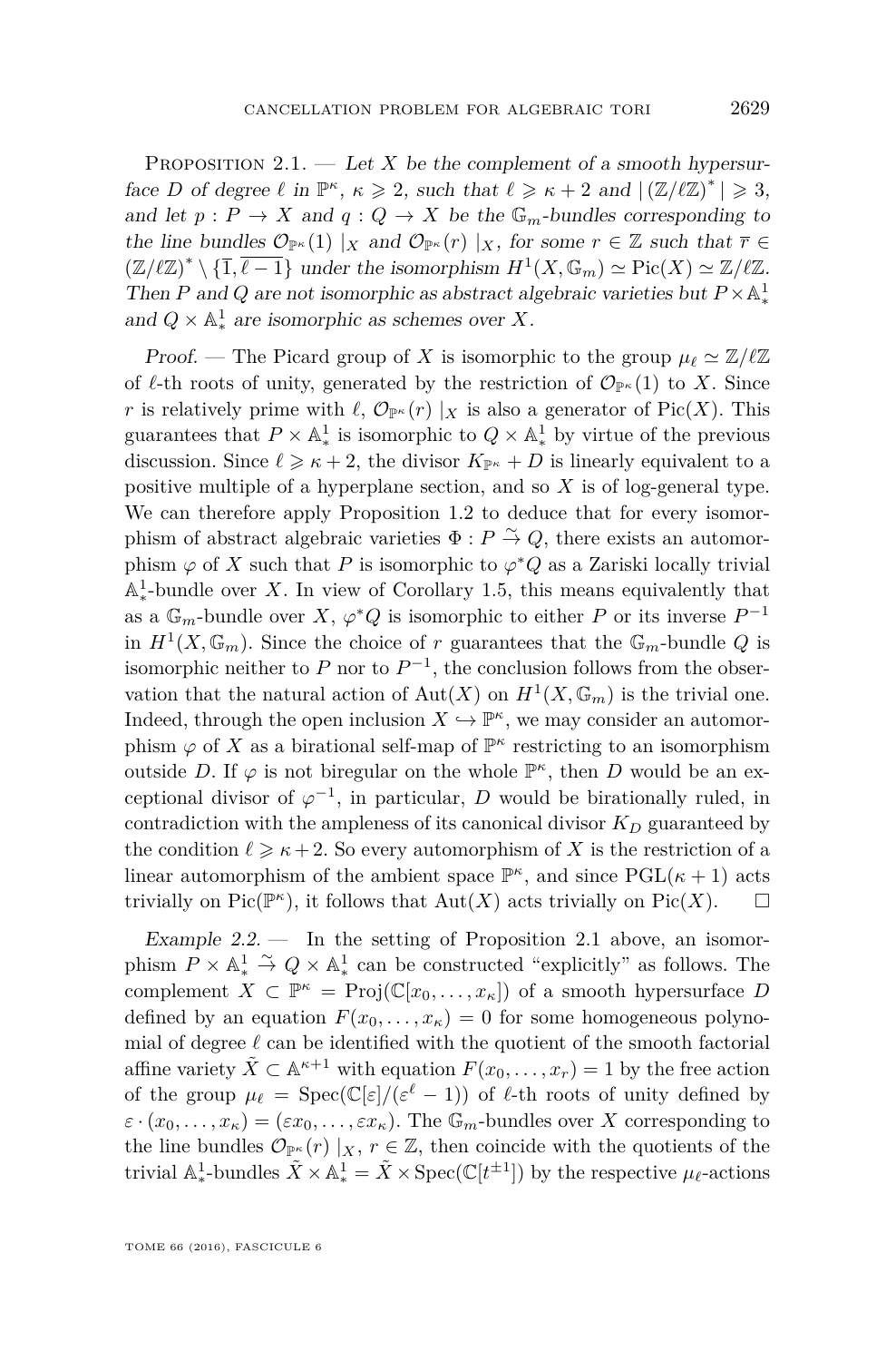$\varepsilon \cdot (x_0, \ldots, x_\kappa, t) = (\varepsilon x_0, \ldots, \varepsilon x_\kappa, \varepsilon^r t), r \in \mathbb{Z}$ . Now let  $q: Q \to X$  be the  $\mathbb{G}_m$ -bundle corresponding to  $\mathcal{O}_{\mathbb{P}^{\kappa}}(r) \mid_X \text{ for some } r \in \{2, \ldots, \ell - 2\}$  relatively prime with  $\ell$ , and let  $a, b \in \mathbb{Z}$  be such that  $ar - b\ell = 1$ . Then the following isomorphism

$$
\tilde{\Phi}: \tilde{X} \times \mathbf{T}^2 = \tilde{X} \times \operatorname{Spec}(\mathbb{C}[t_1^{\pm 1}, u_1^{\pm 1}]) \stackrel{\sim}{\to} \tilde{X} \times \mathbf{T}^2 = \tilde{X} \times \operatorname{Spec}(\mathbb{C}[t_2^{\pm 1}, u_2^{\pm 1}])
$$
\n
$$
(t_1, u_1) \mapsto (t_2, u_2) = (t_1^r u_1^a, t_1^{b\ell} u_2)
$$

of schemes over  $\tilde{X}$  is equivariant for the actions, say  $\mu_{\ell,1}$  and  $\mu_{\ell,r}$ , of  $\mu_{\ell}$ defined respectively by  $\varepsilon \cdot (x_0, \ldots, x_\kappa, t_1, u_1) = (\varepsilon x_0, \ldots, \varepsilon x_\kappa, \varepsilon t_1, u_1)$  and  $\varepsilon \cdot (x_0, \ldots, x_\kappa, t_2, u_2) = (\varepsilon x_0, \ldots, \varepsilon x_\kappa, \varepsilon^r t_2, u_2)$ , hence descends to an isomorphism

$$
\Phi: (\tilde{X} \times \mathbf{T}^2)/\mu_{\ell,1} \simeq P \times \mathbb{A}^1_* \stackrel{\sim}{\to} Q \times \mathbb{A}^1_* \simeq (\tilde{X} \times \mathbf{T}^2)/\mu_{\ell,r}
$$

of schemes over  $X \simeq \tilde{X}/\mu_{\ell}$ .

#### <span id="page-10-0"></span>**2.2. Non-cancellation for smooth factorial affine surfaces**

Since the Picard group of a smooth affine curve *C* of log-general type is either trivial if *C* is rational or of positive dimension otherwise, there is no direct way to adapt the previous construction using principal  $\mathbb{G}_m$ -bundles over algebraic curves to produce 2-dimensional candidate counter-examples for cancellation by  $\mathbb{A}^1_*$ . Instead, we will use locally trivial  $\mathbb{A}^1_*$ -bundles over  $\chi^2$  certain orbifold curves  $\tilde{C}$  which arise from suitably chosen  $\mathbb{A}^1_*$ ∗ -fibrations  $\pi: S \to C$  on smooth affine surfaces *S*.

Let *S* be a smooth affine surface equipped with a flat fibration  $\pi : S \to C$ over a smooth affine rational curve *C* whose fibers, closed or not, are all isomorphic to  $\mathbb{A}^1_*$  over the corresponding residue fields when equipped with their reduced structure  $(1)$ . It follows from the description of degenerate fibers of  $\mathbb{A}^1_*$ -fibrations given in [\[16,](#page-19-8) Theorem 1.7.3] that *S* admits a relative  $\frac{1}{\sqrt{2}}$  completion into a  $\mathbb{P}^1$ -fibered surface  $\overline{\pi}$  :  $\overline{S}$   $\rightarrow$  *C* obtained from a trivial  $\mathbb{P}^1$ bundle  $pr_1: C \times \mathbb{P}^1 \to C$  with a fixed pair of disjoint sections  $H_0$  and  $H_{\infty}$ by performing finitely many sequences of blow-ups of the following type: the first step consists of the blow-up of a closed point  $c_i \in H_0$ ,  $i = 1, \ldots, s$ , with exceptional divisor  $E_{1,i}$  followed by the blow-up of the intersection point of  $E_{1,i}$  with the proper transform of the fiber  $F_i = \text{pr}_1^{-1}(\text{pr}_1(c_i)),$ the next steps consist of the blow-up of an intersection point of the last exceptional divisor produced with the proper transform of the union of *F<sup>i</sup>*

<sup>&</sup>lt;sup>(1)</sup> In particular,  $\pi$  is an untwisted  $\mathbb{A}^1_*$ -fibration in the sense of [\[16,](#page-19-8) §1.7 p. 201].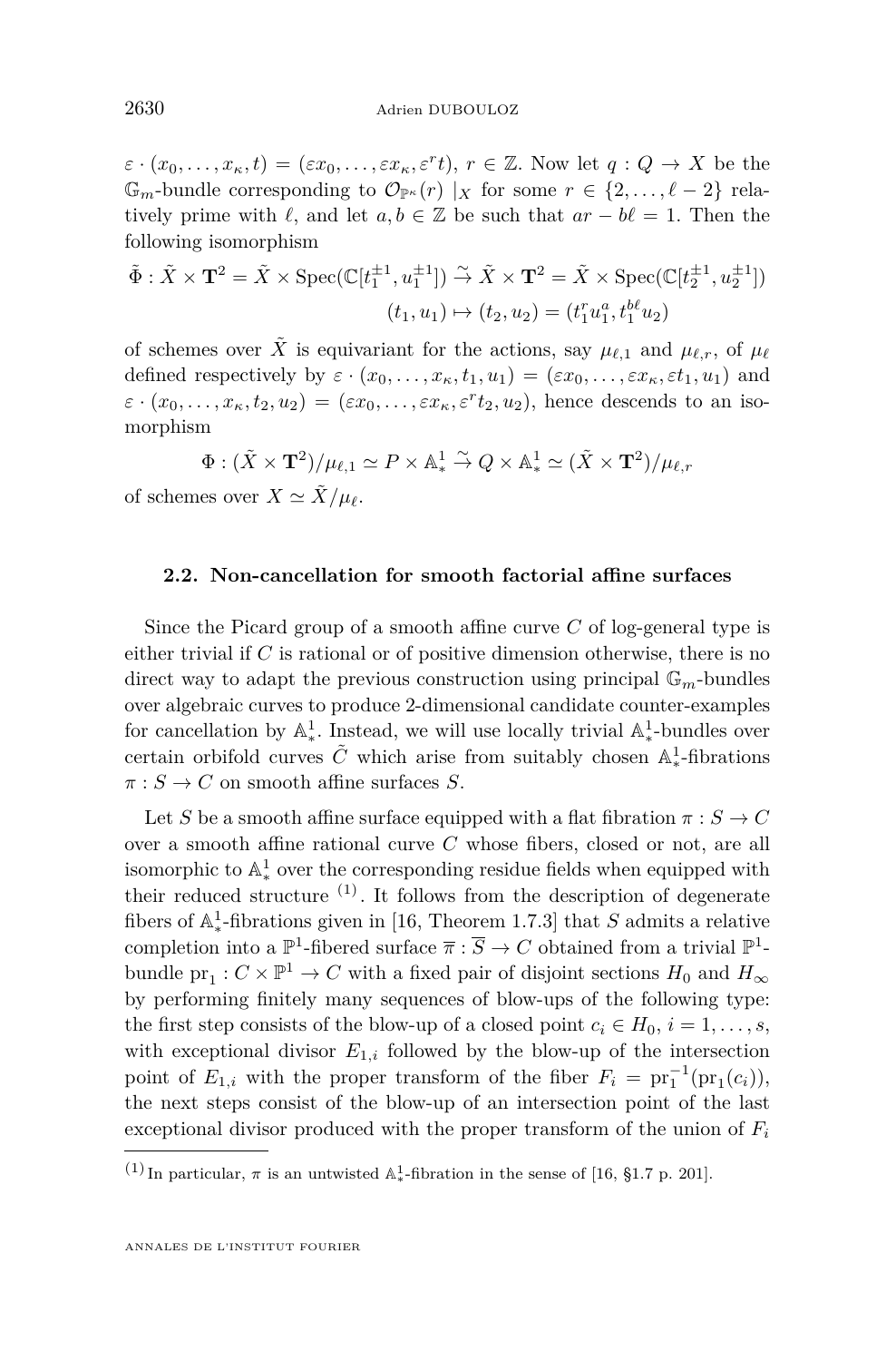and the previous ones, in such a way that the total transform of  $F_i$  is a chain of proper rational curves with the last exceptional divisors produced, say  $E_{i,n_i}$ , as the unique irreducible component with self-intersection  $-1$ . The projection  $pr_1: C \times \mathbb{P}^1 \to C$  lifts on the so-constructed surface  $\overline{S}$  to a  $\mathbb{P}^1$ fibration  $\overline{\pi}$  :  $\overline{S}$   $\rightarrow$  *C* and *S* isomorphic to the complement of the union of the proper transforms of  $H_0$  and  $H_{\infty}$  and of the divisors  $F_i \cup E_{i,1} \cup \cdots \cup E_{i,n_i-1}$ ,  $i = 1, \ldots, s$ . The restriction of  $\overline{\pi}$  to *S* is indeed an  $\mathbb{A}^1_*$ -fibration  $\pi : S \to C$ with *s* degenerate fibers  $\pi^{-1}(\text{pr}_1(c_i))$  isomorphic to  $E_{i,n_i} \cap S \simeq \mathbb{A}^1_*$  when equipped with their reduced structure and whose respective multiplicities depend on the sequences of blow-ups performed.

It follows in particular from this construction that *S* admits a proper action of the multiplicative group  $\mathbb{G}_m$  which lifts the one on  $(C \times \mathbb{P}^1)$  $(H_0 \cup H_\infty) \simeq C \times \mathbb{A}^1_*$  by translations on the second factor. The local descriptions given in [\[5\]](#page-19-9) can then be re-interpreted for our purpose as the fact that the  $\mathbb{A}^1_*$ -fibration  $\pi : S \to C$  factors through an étale locally trivial  $\mathbb{A}^1_*$ -bundle  $\tilde{\pi}: S \to \tilde{C}$  over an orbifold curve  $\delta: \tilde{C} \to C$  obtained from  $C$  by replacing the finitely many points  $c_1, \ldots, c_s$  over the which the fiber  $\pi^{-1}(c_i)$  is multiple, say of multiplicity  $m_i > 1$ , by suitable orbifold points  $\tilde{c}_i$  depending only on the multiplicity  $m_i$ . More precisely,  $\tilde{C}$  is a smooth separated Deligne-Mumford stack of dimension 1, of finite type over C and with trivial generic stabilizer, which, Zariski locally around  $\delta^{-1}(c_i)$  looks like the quotient stack  $[\tilde{U}_{c_i}/\mathbb{Z}_{m_i}]$ , where  $\tilde{U}_{c_i} \to U_{c_i}$  is a Galois cover of order  $m_i$  of a Zariski open neighborhood  $U_{c_i}$  of  $c_i$ , totally ramified over  $c_i$ and étale elsewhere [\[2\]](#page-19-10).

<span id="page-11-0"></span>Example 2.3. — Let  $\mathbb{G}_m$  act on  $\mathbb{A}^2_* = \text{Spec}(\mathbb{C}[x,y]) \setminus \{(0,0)\}$  by  $t$ .  $(x, y) = (t^2x, t^5y)$ . The quotient  $\mathbb{P}(2, 5) = \mathbb{A}_*^2 / \mathbb{G}_m$  is isomorphic to  $\mathbb{P}^1$ and the quotient morphism  $q: \mathbb{A}^2_* \to \mathbb{P}^1 = \mathbb{A}^2_*/\mathbb{G}_m$  is an  $\mathbb{A}^1_*$ ∗ -fibration with two degenerate fibers  $q^{-1}([0:1])$  and  $q^{-1}([1:0])$  of multiplicities 5 and 2 respectively, corresponding to the orbits of the points (0*,* 1) and (1,0). In contrast, the quotient stack  $[A_*^2/\mathbb{G}_m]$  is the Deligne-Mumford curve  $\mathbb{P}[2, 5]$  obtained from  $\mathbb{P}^1$  by replacing the points  $[0: 1]$  and  $[1: 0]$ by "stacky points" with respective Zariski open neighborhoods isomorphic to the quotients  $[A^1/\mathbb{Z}_5]$  and  $[A^1/\mathbb{Z}_2]$  for the actions of  $\mathbb{Z}_5$  and  $\mathbb{Z}_2$  on  $\mathbb{A}^1 = \text{Spec}(\mathbb{C}[z])$  given by  $z \mapsto \exp(2i\pi/5)z$  and  $z \mapsto -z$ . The quotient morphism  $q : \mathbb{A}^2_* \to \mathbb{P}^1$  factors through the canonical morphism  $\tilde{q} : \mathbb{A}^2_* \to$  $\mathbb{P}[2,5]$  which is an étale local trivial  $\mathbb{A}_*^1$ -bundle, and the induced morphism  $\delta$  :  $\mathbb{P}[2,5] \to \mathbb{P}^1 = \mathbb{A}_*^2 / \mathbb{G}_m$  is an isomorphism over the complement of the points  $[0:1]$  and  $[1:0]$ .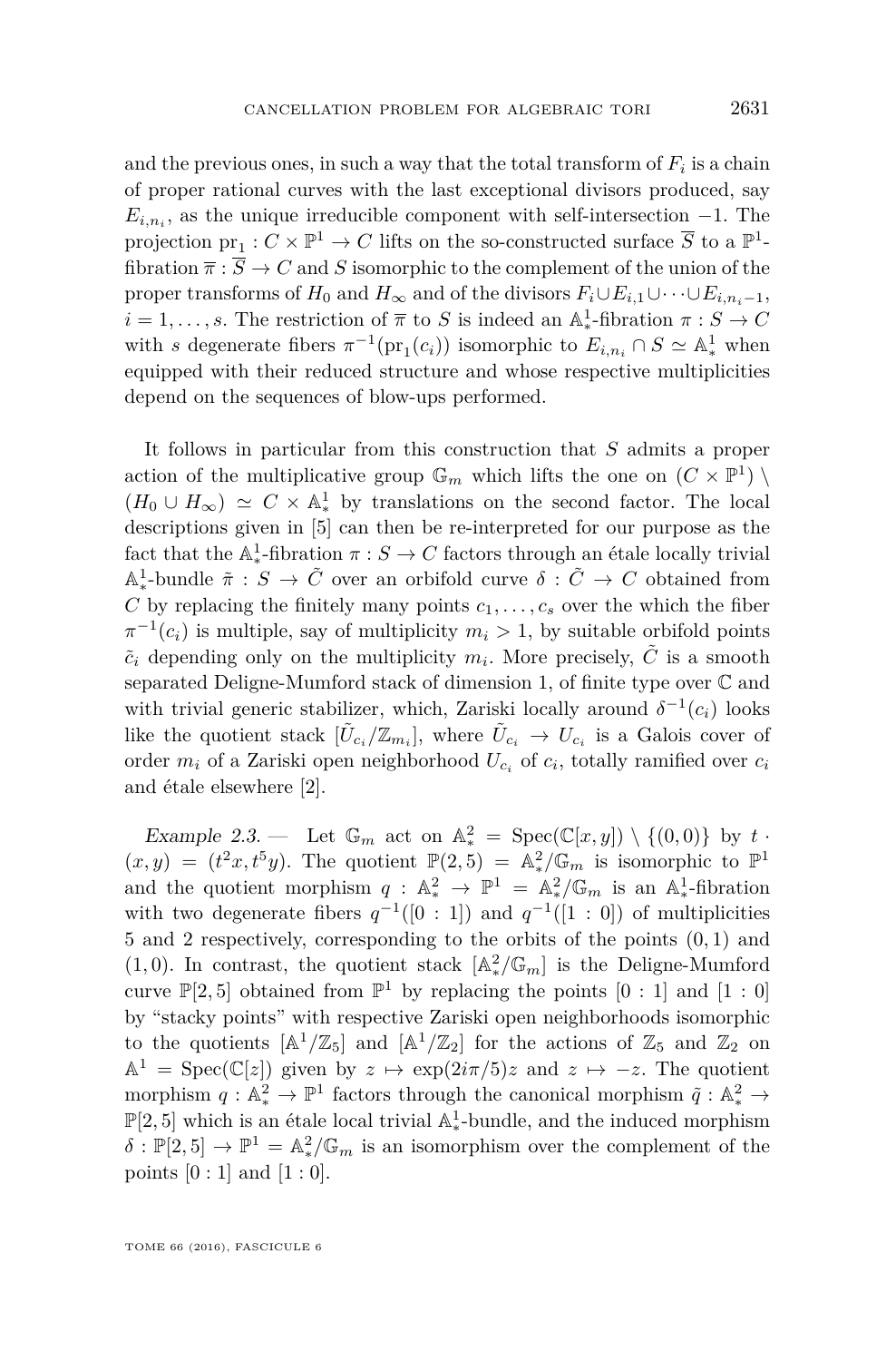In the next paragraphs, we construct two smooth affine surfaces  $S_1$  and  $S_2$  with an A<sup>1</sup><sub>∗</sub>-fibration  $π_i$  :  $S_i$  → A<sup>1</sup>,  $i = 1, 2$ , factoring through a locally trivial  $\mathbb{A}_{*}^{1}$ -bundle  $\tilde{\pi}: S_{i} \to \mathbb{A}^{1}[2, 5]$  over the affine Deligne-Mumford curve  $\mathbb{A}^1[2,5]$  obtained from the one  $\mathbb{P}[2,5]$  of Example [2.3](#page-11-0) above by removing a general scheme-like point.

The first one  $S_1$  is equal to the complement in the projective plane  $\mathbb{P}^2$  = Proj( $\mathbb{C}[x, y, z]$ ) of the union of the cuspidal curve  $D_1 = \{x^5 - y^2z^3 = 0\}$ and the line  $L_z = \{z = 0\}$ . Equivalently,  $S_1$  is the complement in  $\mathbb{A}^2 =$  $Spec(\mathbb{C}[x,y]) = \mathbb{P}^2 \setminus L_z$  of the curve  $D_1 \cap \mathbb{A}^2 = \{x^5 - y^2 = 0\}$ . This curve being an orbit with trivial isotropy of the  $\mathbb{G}_m$ -action  $t \cdot (x, y) = (t^2x, t^5y)$  on  $\mathbb{A}^2$ , the composition of the inclusion  $S_1 \hookrightarrow \mathbb{A}^2_*$  with the canonical morphism  $q: \mathbb{A}^2_* \to \mathbb{P}[2,5] = [\mathbb{A}^2_*/\mathbb{G}_m]$  defines a locally trivial  $\mathbb{A}^1_*$ -bundle  $\tilde{\pi}_1: S_1 \to \mathbb{P}[2, \mathbb{B}^1]$  $\mathbb{P}[2,5] \setminus q(D_1 \cap \mathbb{A}_*^2) \simeq \mathbb{A}^1[2,5].$  The rational pencil  $\xi_1 : \mathbb{P}^2 \dashrightarrow \mathbb{P}^1$  induced by  $\pi_1 = \delta \circ \tilde{\pi}_1 : S_1 \to \mathbb{A}^1$  coincide with that generated by the pairwise linearly equivalent divisors  $D_1$ ,  $5L_x$  and  $3L_z + 2L_y$ , where  $L_x$ ,  $L_y$  and  $L_z$  denote the lines  $\{x = 0\}$ ,  $\{y = 0\}$  and  $\{z = 0\}$  in  $\mathbb{P}^2$  respectively. A minimal resolution  $\tilde{\xi}_1$  :  $\tilde{S}_1 \rightarrow \mathbb{P}^1$  of  $\xi_1$  is depicted in Figure [2.1.](#page-13-0) A relatively minimal SNC completion  $(\overline{S}_1, B_1)$  of  $S_1$ , with boundary  $B_1 =$ *D*<sub>1</sub> ∪ *H*<sub>∞</sub>,1</sub> ∪ *H*<sub>0</sub>,1</sub> ∪ *E*<sub>∞</sub>,3</sub> ∪ *E*<sub>∞</sub>,1</sub> ∪ *E*<sub>0</sub>,1</sub> ∪ *E*<sub>0</sub>,2</sub> ∪ *E*<sub>∞</sub>,2 ∪ *E*<sub>0</sub>,3, on which *π*<sub>1</sub> extends to a  $\mathbb{P}^1$ -fibration  $\overline{\pi}_1 : \overline{S}_1 \to \mathbb{P}^1$  is then obtained from  $\tilde{S}_1$  by contracting the proper transform of *Lz*.

The second surface  $S_2$  is obtained as follows. In the Hirzebruch surface  $\rho : \mathbb{F}_3 = \mathbb{P}(\mathcal{O}_{\mathbb{P}^1} \oplus \mathcal{O}_{\mathbb{P}^1}(-3)) \to \mathbb{P}^1$  with exceptional section  $C_0$  of selfintersection  $-3$ , we choose a section *C* of  $\rho$  in the linear system  $|C_0 + 4F|$ , where *F* denotes a general fiber of  $\rho$ , and a section  $C_1$  in the linear system  $|C_0 + 3F|$  intersecting *C* with multiplicity 4 in a unique point  $p_0$ . The fact that such pairs of sections exists follows for instance from [\[4,](#page-19-11) Lemma 3.2]. Let  $\xi_2 : \mathbb{F}_3 \dashrightarrow \mathbb{P}^1$  be the pencil generated by the linearly equivalent divisors  $C_0+5C$  and  $6C_1+2F_0$  where  $F_0 = \overline{\rho}^{-1}(\rho(p_0))$ . Let  $D_2$  be a general member of  $\xi$  and let  $S_2 \subset \mathbb{F}_3$  be the complement of  $C_0 \cup C_1 \cup D_2$ . A minimal resolution  $\tilde{\xi}_2$  :  $\tilde{S}_2 \to \mathbb{P}^1$  of  $\xi_2$  :  $\mathbb{F}_3 \longrightarrow \mathbb{P}^1$  is depicted in Figure [2.2.](#page-14-0) A relatively minimal SNC completion  $(\overline{S}_2, B_2)$  of  $S_2$  with boundary  $B_2 =$ *D*<sub>2</sub> ∪ *H*<sub>∞</sub>,2 ∪ *H*<sub>0</sub>,2 ∪ *E*<sub>∞</sub>,1 ∪ *E*<sub>0</sub>,5 ∪ *C*<sub>0</sub> ∪  $\bigcup_{i=6}^{9}$ *E*<sub>0</sub>*i*, on which  $π$ <sub>2</sub> extends to a morphism  $\overline{\pi}_2 : \overline{S}_2 \to \mathbb{P}^1$  is then obtained from  $\tilde{S}_2$  by contracting successively the proper transforms of  $C_1$ ,  $E_{0,4}$ ,  $E_{0,3}$ ,  $E_{0,2}$ ,  $E_{0,1}$ . The proper transform of *C* in  $\overline{S}_2$  is a unique (−1)-curve in the fiber  $\overline{\pi}_2^{-1}(\overline{\pi}_2(C))$ , and the image of  $C_0 \subset \overline{\pi}_2^{-1}(\overline{\pi}_2(C))$  by the successive contractions of  $C, E_{0,6}$ ,  $E_{0,7}$  and  $E_{0,9}$  is a smooth rational curve of self-intersection 0. Similarly, *F*<sub>0</sub> is a unique  $(-1)$ -curve in  $\overline{\pi}_2^{-1}(\overline{\pi}_2(C))$  and the image of  $E_{\infty,1}$  by the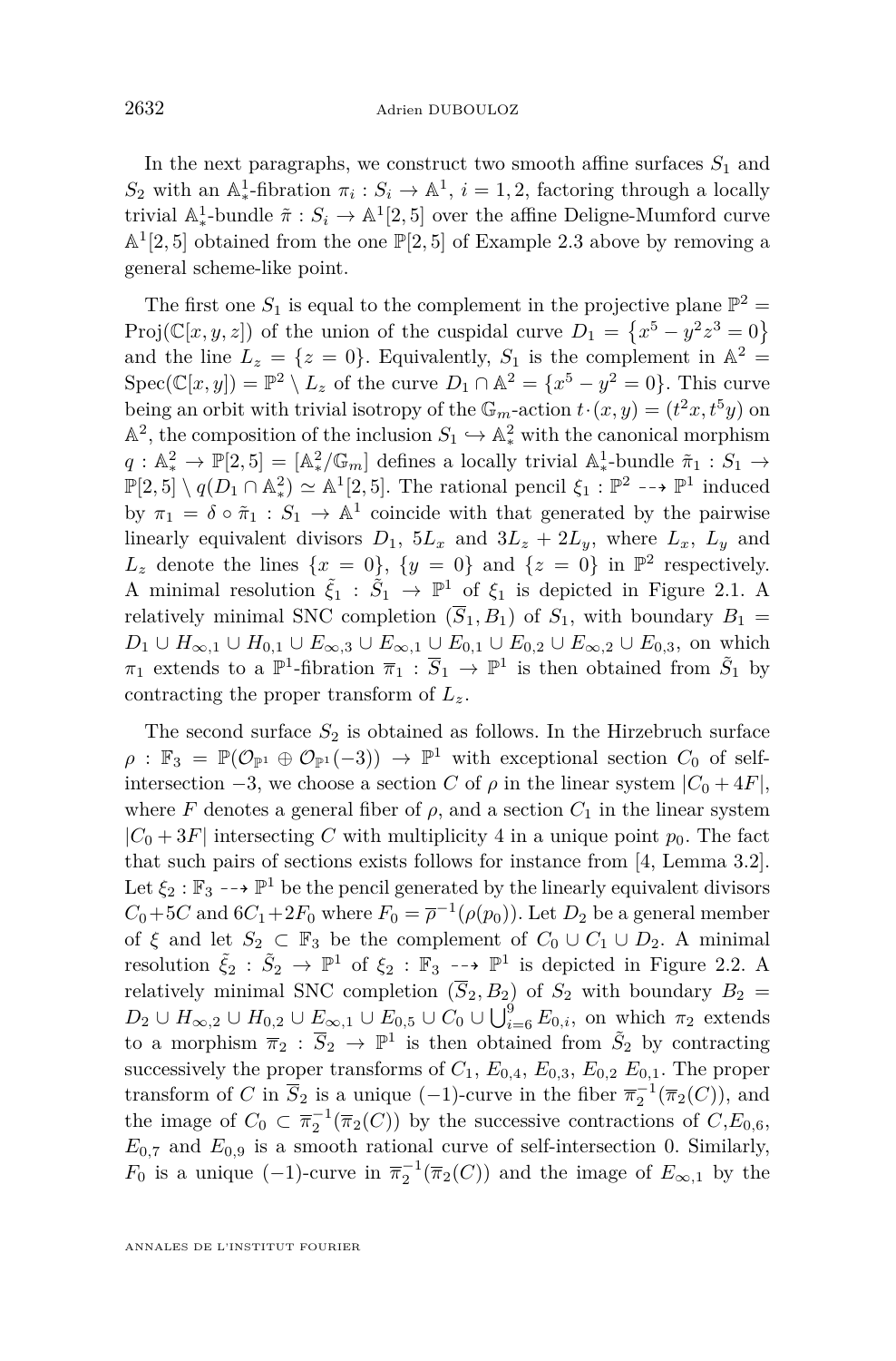

<span id="page-13-0"></span> $F_{1}$  is and  $F_{\infty,i}$ ,  $i = 1, \ldots, 4$ , over the respective proper base points  $0 = [0 : 0 : 1]$  and  $\infty = [0 : 1 : 0]$  of *ξ*<sub>1</sub> are numbered points  $\sigma$  = [0 : 0 : 1] and ∞ = [0 : 1 : 0] or  $\zeta_1$  are nambered<br>according to the order of their extraction. according to the order of their extraction. Figure 2.1. Minimal resolution of the pencil  $\xi_1 : \mathbb{P}^2 \dashrightarrow \mathbb{P}^1$ . The excep-

we conclude that the smooth projective surface obtained from  $\overline{S}_2$  by making *Ne* conclude that the smooth projective surface obtained from *5*<sup>2</sup> by making all these contractions has Picard rank 2, hence is a Hirzebruch surface, in which the images of  $C_0$  and  $E_{\infty,1}$  are fibers of a  $\mathbb{P}^1$ -bundle structure having the images of  $U_{\infty,2}$  and  $H_{0,2}$  as disjoint sections. It follows that  $\overline{\pi}_2 : \overline{S}_2 \to \mathbb{P}^1$  is a  $\mathbb{P}^1$ -fibration which has  $\overline{\pi}_2^{-1}(\overline{\pi}_2(C))$  and  $\overline{\pi}_2^{-1}(\overline{\pi}_2(F_0))$ has unique reducible fibers. By construction,  $\overline{\pi}_2$  restricts on  $S_2$  to an  $\mathbb{A}^1$ . fibration  $\pi_2$  :  $S_2 \rightarrow \mathbb{A}^1 = \mathbb{P}^1 \setminus \xi(D_2)$  with two degenerate fibers: one for *C*<sub>1</sub>  $\frac{1}{2}$   $\frac{1}{2}$   $\frac{1}{2}$   $\frac{1}{2}$   $\frac{1}{2}$   $\frac{1}{2}$   $\frac{1}{2}$   $\frac{1}{2}$   $\frac{1}{2}$   $\frac{1}{2}$   $\frac{1}{2}$   $\frac{1}{2}$   $\frac{1}{2}$   $\frac{1}{2}$   $\frac{1}{2}$   $\frac{1}{2}$   $\frac{1}{2}$   $\frac{1}{2}$   $\frac{1}{2}$   $\frac{1}{2}$   $\frac{1}{2}$  supported by  $F_0 \cap S_2 \simeq \mathbb{A}^1_*$ . So by virtue of page [2631,](#page-10-0)  $\pi_2$  factors through a locally trivial  $\mathbb{A}_*^1$ -bundle  $\tilde{\pi}_2 : S_2 \to \mathbb{A}^1[2, 5]$ . contractions of  $F_2:Z \to Z$  is a smooth rational curve of  $Z$ contractions of  $F_0$  and  $E_{0.5}$  is a smooth rational curve of self-intersection 0. Counting the number of points blown-up from  $\mathbb{F}_3$  and of curves contracted, <sup>1</sup>/<sub>∗</sub>-bundle  $\tilde{\pi}_2$  : *S*<sub>2</sub> → A<sup>1</sup>[2, 5].

PROPOSITION 2.4. — The surfaces  $S_1$  and  $S_2$  are smooth affine rational and factorial. They are non isomorphic but  $S_1 \times \mathbb{A}^1_*$  is isomorphic to  $S_2 \times \mathbb{A}^1_*$ . <sup>1</sup>/<sub>\*</sub> is isomorphic to  $S_2 \times \mathbb{A}^1_*$ ∗ .

Proof. — Since  $S_1$  is a principal open subset of  $\mathbb{A}^2$ , it is smooth affine rational and factorial. The smoothness and the rationality of  $S_2$  are also clear. Since  $D_2$  belongs to the linear system  $6C_0+20F$ , it is ample by virtue of [\[11,](#page-19-12) Theorem 2.17]. This implies in turn that  $C_0 + C_1 + D_2$  is the support of an ample divisor, whence that  $S_2$  is affine. Since the divisor class group of  $\mathbb{F}_3$  is generated by  $C_0$  and  $F$ , the identity  $F \sim 7C_1 - C_0 - D_2$  in the divisor multiplicity 5 supported by *<sup>C</sup>*∩*S*<sup>2</sup> <sup>A</sup><sup>1</sup>  $•$ , and one of  $m$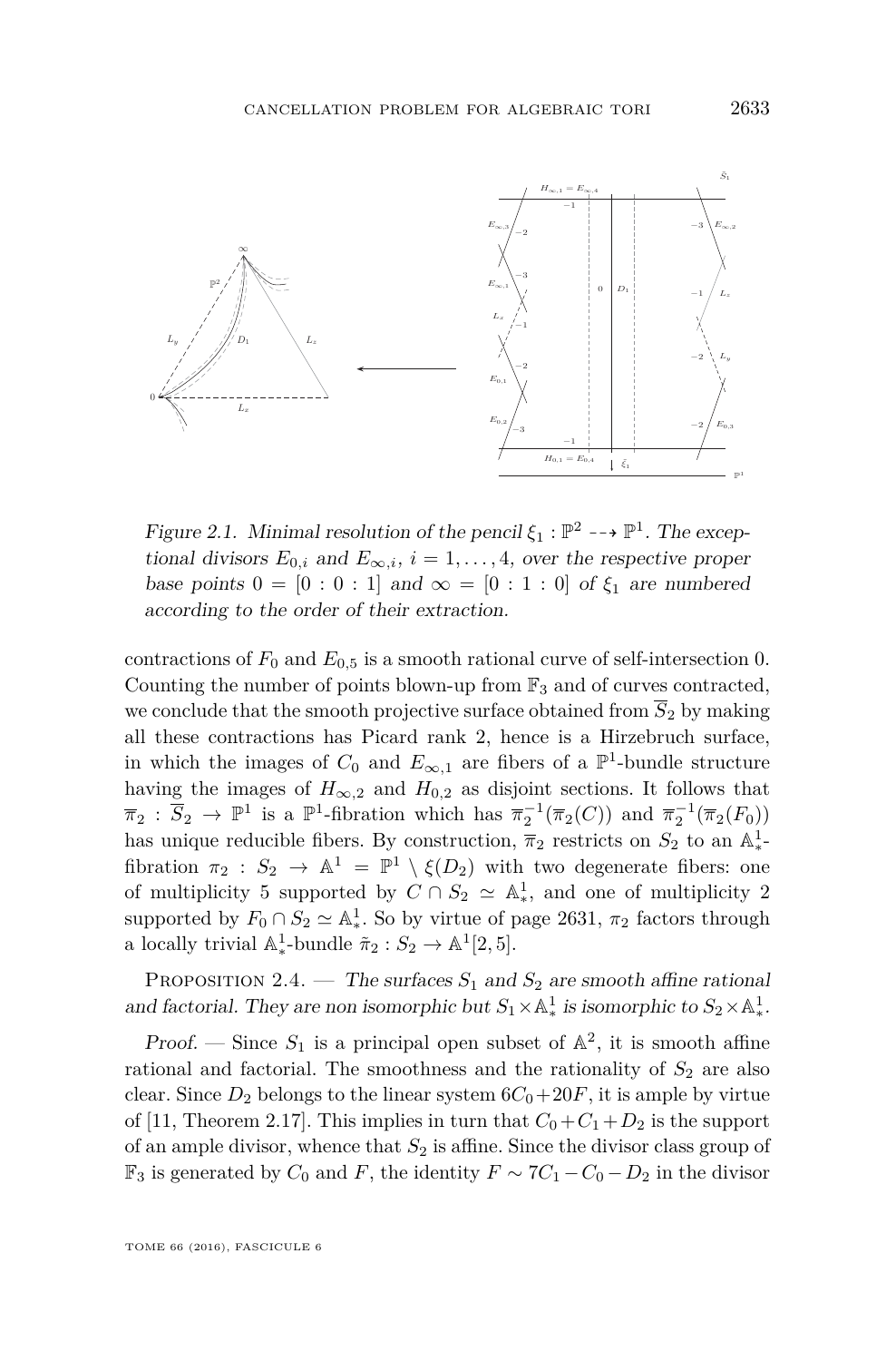

<span id="page-14-0"></span>Figure 2.2. Minimal resolution of the pencil  $\xi_2 : \mathbb{F}_3 \dashrightarrow \mathbb{P}^1$ . The excep- $F_{\infty,1}$ ,  $E_{\infty,2}$  and  $E_{0,i}$ ,  $i = 1,..., 10$ , over the respective proper base points  $\infty = F_0 \cap C_0$  and  $0 = p_0$  of  $\xi_0$  are numbered proper base points  $\infty = F_0 \cap C_0$  and  $0 = p_0$  of  $\xi_2$  are numbered according to the order of their extraction.

class group of  $\mathbb{F}_3$  implies that every Weil divisor on  $S_2$  is linearly equivalent to one supported on the boundary  $\mathbb{F}_3 \setminus S_2 = C_0 \cup C_1 \cup D_2$ . So  $S_2$  is factorial. bundles  $\tilde{\pi}_i : S_i \to \mathbb{A}^1[2, 5]$ . The fiber product  $W = S_1 \times_{\mathbb{A}^1[2, 5]} S_2$  thus inherits via the first and the second projection respectively the structure of an étale locally trivial  $\mathbb{A}_*^1$ -bundle over  $S_1$  and  $S_2$ . Since  $H^1_{\text{\'et}}(S_i, \mathbb{G}_m) \simeq$  $H^1(S_i, \mathbb{G}_m)$  by virtue of Hilbert's Theorem 90 and  $S_i$  is factorial, it follows that *W* is simultaneously isomorphic to the trivial  $\mathbb{A}_*^1$ -bundles  $S_1 \times \mathbb{A}_*^1$  and that *W* is simultaneously isomorphic to the trivial  $\mathbb{A}_*^1$ -bundles  $S_1 \times \mathbb{A}_*^1$  and  $S_2 \times A_*^1$ . It remains to check that  $S_1$  and  $S_2$  are not isomorphic. Suppose on  $\omega_2 \wedge \Omega_{*}$ : it class that there exists an isomorphism  $\varphi : S_1 \overset{\sim}{\to} S_2$  and consider its the contrary that there exists an isomorphism  $\varphi : S_1 \overset{\sim}{\to} S_2$  and consider its natural extension as a birational map  $\varphi : \overline{S}_1 \dashrightarrow \overline{S}_2$  between the smooth SNC completions  $(\overline{S}_1, B_1)$  and  $(\overline{S}_2, B_2)$  of  $S_1$  and  $S_2$  constructed above. Fiber  $\varphi$  must be a biregular isomorphism. Indeed, if either  $\varphi$  or  $\varphi^{-1}$ , say First  $\varphi$  mass is a strogator homospins. Indeed, it closes  $\varphi$  or  $\varphi'$ , solved  $\varphi$ , is not regular then we can consider a minimal resolution  $\overline{S}_1 \stackrel{\sigma}{\leftarrow} X \stackrel{\sigma'}{\rightarrow} \overline{S}_2$ <br>of it. By definition of the minimal resolution, there is no (-1) gurus in of it. By definition of the minimal resolution, there is no  $(-1)$ -curve in the union  $P$  of the total transforms of  $P$ , and  $P$ , by  $\tau$  and  $\tau'$  respectively contraction of a sequence of successive  $(-1)$ -curves supported on *B*. The By construction,  $S_1$  and  $S_2$  both have the structure of locally trivial  $\mathbb{A}^1_*$ ∗ - <sup>1</sup><sub>+</sub>bundle over *S*<sub>1</sub> and *S*<sub>2</sub>. Since  $H^1_{\text{\'et}}(S_i, \mathbb{G}_m) \simeq$ <sup>1</sup>. It remains to check that  $S_1$  and  $S_2$  are not isomorphic. Suppose on the union *B* of the total transforms of  $B_1$  and  $B_2$  by  $\sigma$  and  $\sigma'$  respectively which is exceptional for  $\sigma$  and  $\sigma'$  simultaneously, and  $\sigma'$  consists of the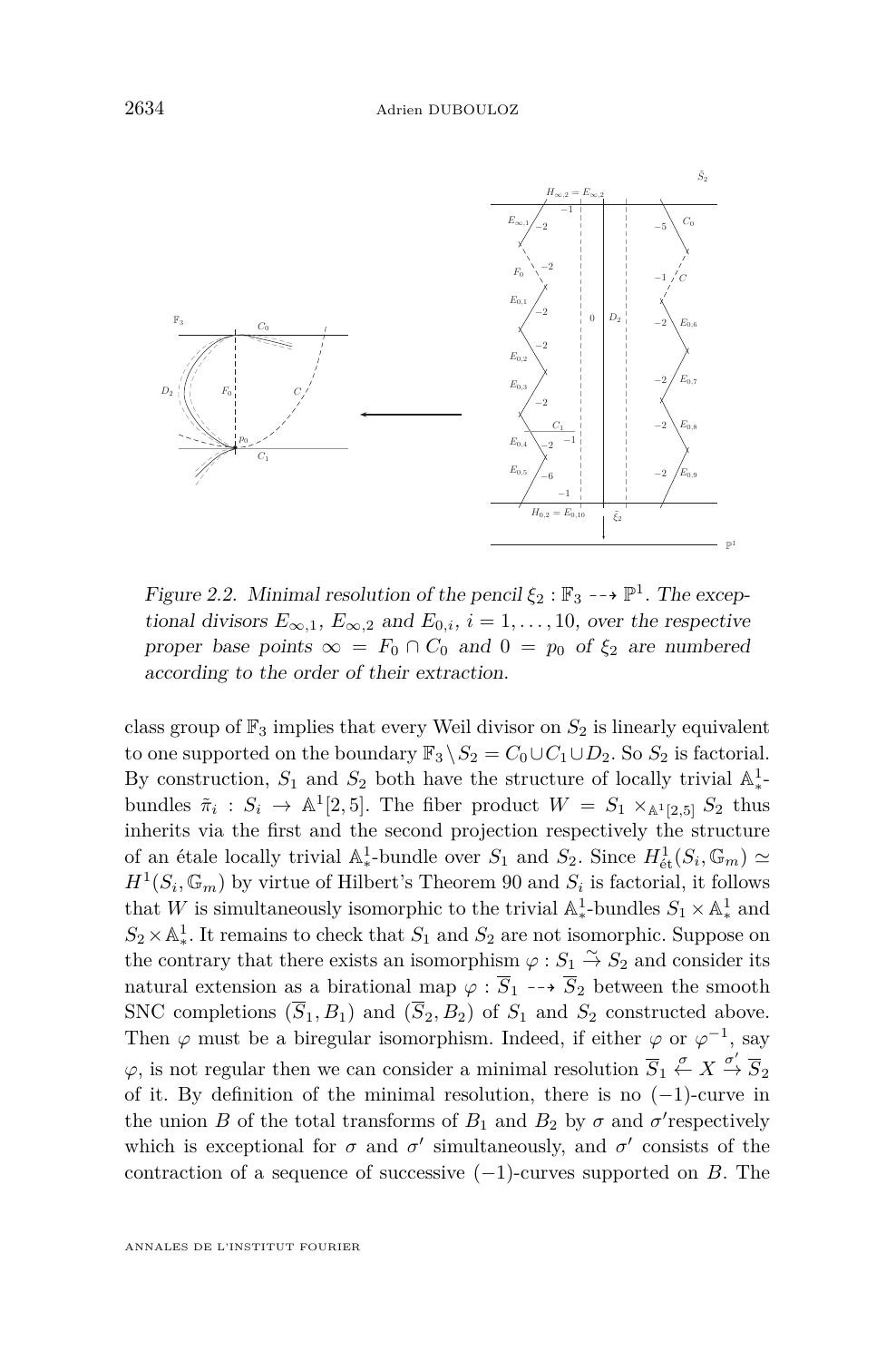only possible  $(-1)$ -curves in *B* which are not exceptional for  $\sigma$  are the proper transforms of  $D_1$  and of the two sections  $H_{0,1}$  and  $H_{\infty,1}$  of the  $\mathbb{P}^1$ fibration  $\overline{\pi}_1 : \overline{S}_1 \to \mathbb{P}^1$ , but the contraction of any of these would lead to a boundary which would no longer be SNC, which is excluded by the fact that *B*<sub>2</sub> is SNC. It follows that every isomorphism  $\varphi : S_1 \stackrel{\sim}{\to} S_2$  is the restriction of an isomorphism of pairs  $(\overline{S}_1, B_1) \stackrel{\sim}{\rightarrow} (\overline{S}_2, B_2)$ . But no such isomorphism can exist due the fact that the intersection forms of the boundaries  $B_1$  and  $B_2$  are different. Thus  $S_1$  and  $S_2$  are not isomorphic, which completes the  $\Box$ 

#### **3. Complements and open questions**

#### **3.1. Non-cancellation for higher dimensional tori**

Continuing the same idea as in section [2](#page-8-1) above, it is possible to construct more generally pairs of principal homogeneous T *<sup>n</sup>*-bundles over a given smooth variety *X* whose total spaces become isomorphic after taking their products with  $\mathbf{T}^n$  but not with any other lower dimensional tori. For instance, one can start with two collections  $\{[p_1], \ldots, [p_n]\}$  and  $\{[q_1], \ldots, [q_n]\}$  of classes in  $H^1(X, \mathbb{G}_m)$  which generate the same sub-group *G* of  $H^1(X, \mathbb{G}_m)$  and consider a pair of principal homogeneous  $\mathbb{T}^n$ -bundles  $p: P \to X$  and  $q: Q \to X$  representing the classes  $([p_1], \ldots, [p_n])$  and  $([q_1], \ldots, [q_n])$  in  $H^1(X, \mathbb{T}_X) \simeq H^1(X, \mathbb{G}_m)^{\oplus n}$ . Since *G* is contained in the kernels of the natural homomorphism  $p^* : H^1(X, \mathbb{G}_m) \to H^1(P, \mathbb{G}_m)$  and  $q^* : H^1(X, \mathbb{G}_m) \to H^1(Q, \mathbb{G}_m)$  (see Lemma [3.2\)](#page-16-0), it follows that as a locally trivial  $\mathbf{T}^n \times \mathbf{T}^n$ -bundle over *X*,  $P \times_X Q$  is simultaneously isomorphic to  $P \times T^n$  and  $Q \times T^n$ . Then again, it remains to make appropriate choices for *X*, *P* and *Q* which guarantee that for every  $n' = 0, \ldots, n - 1, P \times T^{n'}$ and  $Q \times \mathbf{T}^{n'}$  are not isomorphic as abstract algebraic varieties.

<span id="page-15-0"></span>THEOREM 3.1. — Let  $\kappa \geq 2$ , let  $\ell \geq \kappa + 2$  be a product  $n \geq 2$  distinct prime numbers  $5 \leq \ell_1 < \cdots < \ell_n$  and let  $X \subset \mathbb{P}^{\kappa}$  be the complement of a smooth hypersurface of degree  $\ell$ . Let  $[p_i], [q_i] \in H^1(X, \mathbb{G}_m) \simeq \mu_{\ell}, i =$ 1,..., *n*, be the classes corresponding via the isomorphism  $\mu_{\ell} \simeq \prod_{i=1}^{n} \mu_{\ell_i}$  to the elements  $(1, \ldots, \exp(2\pi/\ell_i), \ldots, 1)$  and  $(1, \ldots, \exp(2\pi r_i/\ell_i), \ldots, 1)$  for some  $r_i \in \{2, \ldots, \ell_i-2\}$ , and let  $p : P \to X$  and  $q : Q \to X$  be principal homogeneous  $\mathbb{T}^n$ -bundles representing respectively the classes  $([p_1], \ldots, [p_n])$ and  $([q_1], \ldots, [q_n])$  in  $H^1(X, \mathbb{T}_X^n)$ .

Then for every  $n' = 0, ..., n - 1$ , the varieties  $P \times T^{n'}$  and  $Q \times T^{n'}$ are not isomorphic while  $P \times T^n$  and  $Q \times T^n$  are isomorphic as schemes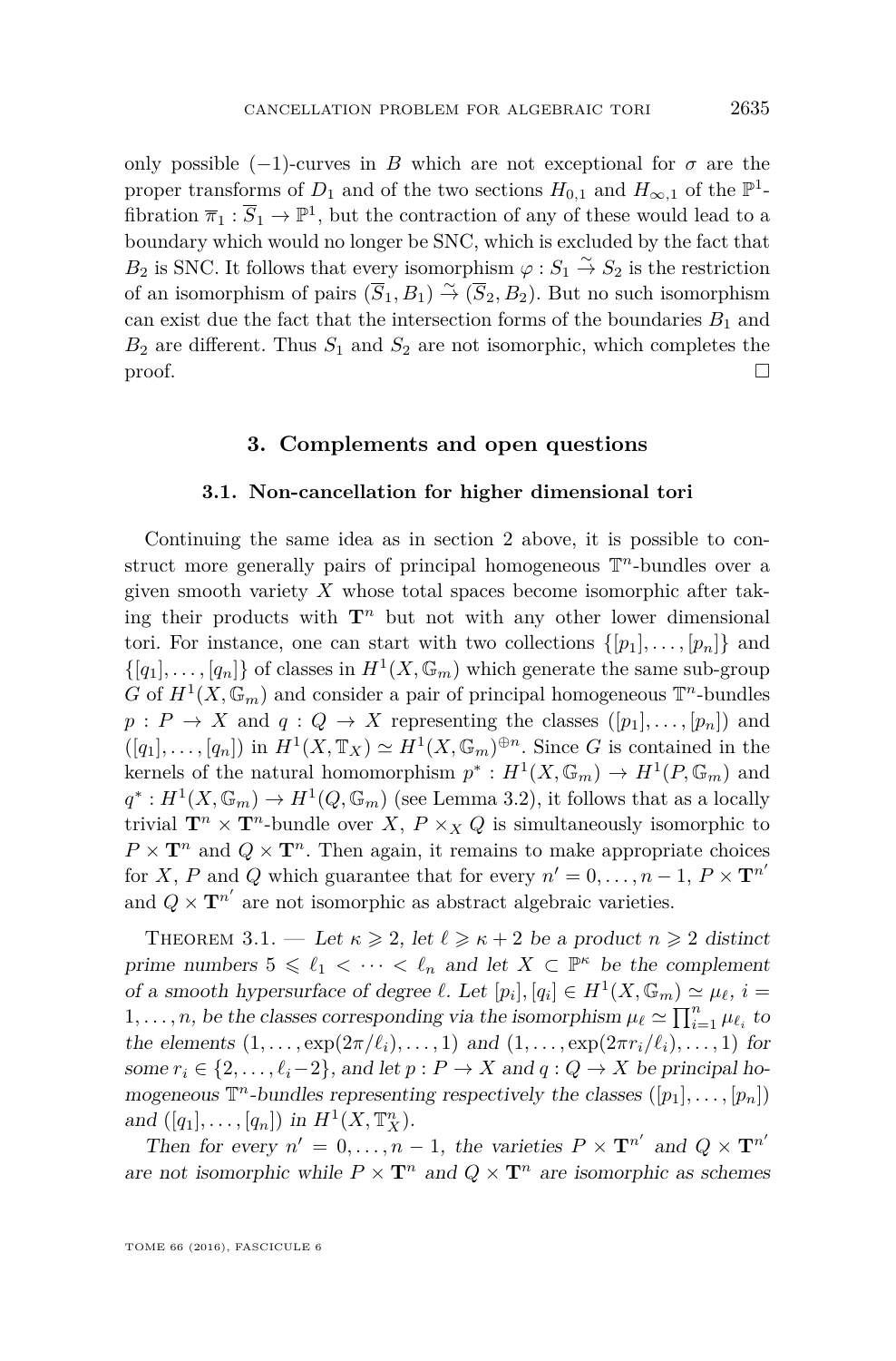over *X*. In particular,  $P \times T^{n-1}$  and  $Q \times T^{n-1}$  are non isomorphic varieties of dimension  $d = \kappa + n - 1$  and Kodaira dimension  $\kappa$  with isomorphic  $\mathbb{A}^1_*$ ∗ cylinders.

Proof. — Our choices guarantee that for every  $0 \leq n' < n$ , the classes  $([p_1], \ldots, [p_n], [1], \ldots, [1])$  and  $([q_1], \ldots, [q_n], [1], \ldots, [1])$  in  $H^1(X, \mathbb{T}_X^n \times \mathbb{T}_X^{n'})$ belong to distinct  $GL_{n+n'}(\mathbb{Z})$ -orbits. Since  $\ell \geq \kappa + 2$ , X is of general type and  $Aut(X)$  acts trivially on  $H^1(X, \mathbb{G}_m)$  (see the proof of Theorem [2.1\)](#page-9-0). So the fact that  $P \times T^{n'}$  and  $Q \times T^{n'}$  are not isomorphic as abstract algebraic varieties follows again from Corollary [1.5.](#page-8-0) On the other hand, since the classes  $[p_1], \ldots, [p_n]$  and  $[q_1], \ldots, [q_n]$  both generate  $H^1(X, \mathbb{G}_m)$ ,  $P \times T^n$  and  $Q \times T^n$  are isomorphic *X*-schemes by virtue of the previous discussion. Alternatively, one can observe that choosing  $a_i, b_i \in \mathbb{Z}$  such that  $a_i r_i + b_i \ell_i = 1$  for every  $i = 1, \ldots, n$ , the following matrices *A* and *B* in  $GL_{2n}(\mathbb{Z})$ 

$$
A = \left(\begin{array}{cccc} 1 & 0 & 0 & & & \\ 0 & \ddots & 0 & 0 & \\ 0 & 0 & 1 & & \\ r_1 & 0 & 0 & 1 & 0 & 0 \\ 0 & \ddots & 0 & 0 & \ddots & 0 \\ 0 & 0 & r_n & 0 & 0 & 1 \end{array}\right) \quad B = \left(\begin{array}{cccc} a_1 & 0 & 0 & 1 & 0 & 0 \\ 0 & \ddots & 0 & 0 & \ddots & 0 \\ 0 & 0 & a_n & 0 & 0 & 1 \\ 1 & 0 & 0 & & \\ 0 & \ddots & 0 & 0 & 0 \\ 0 & 0 & 1 & & \end{array}\right)
$$

map respectively the classes  $([p_1], \ldots, [p_n], [1], \ldots, [1])$  and  $([q_1], \ldots, [q_n],$  $[1], \ldots, [1]$  onto the one  $([p_1], \ldots, [p_n], [q_1], \ldots, [q_n])$ , providing isomorphisms  $P \times \mathbf{T}^n \simeq P \times_X Q$  and  $Q \times \mathbf{T}^n \simeq P \times_X Q$  of Zariski locally trivial  $\mathbf{T}^{2n}$ -bundles over X. trivial  $\mathbf{T}^{2n}$ -bundles over *X*.

The following lemma relating the Picard group of the total space of principal homogeneous T *<sup>n</sup>*-bundle with the Picard group of its base is certainly well known. We include it here because of the lack of appropriate reference.

<span id="page-16-0"></span>LEMMA 3.2. — Let *X* be a normal variety, let  $[p_1], \ldots, [p_n]$  be a collection of classes in  $H^1(X, \mathbb{G}_m)$ , and let  $p: P \to X$  be the principal homogeneous  $\mathbb{T}^n$ -bundle with class  $([p_1], \ldots, [p_n]) \in H^1(X, \mathbb{T}^n_X) = H^1(X, \mathbb{G}_m)^{\oplus n}$ . Then  $H^1(P, \mathbb{G}_m) \simeq H^1(X, \mathbb{G}_m)/G$  where  $G = \langle [p_1], \ldots, [p_n] \rangle$  is the subgroup generated by  $[p_1], \ldots, [p_n]$ .

ANNALES DE L'INSTITUT FOURIER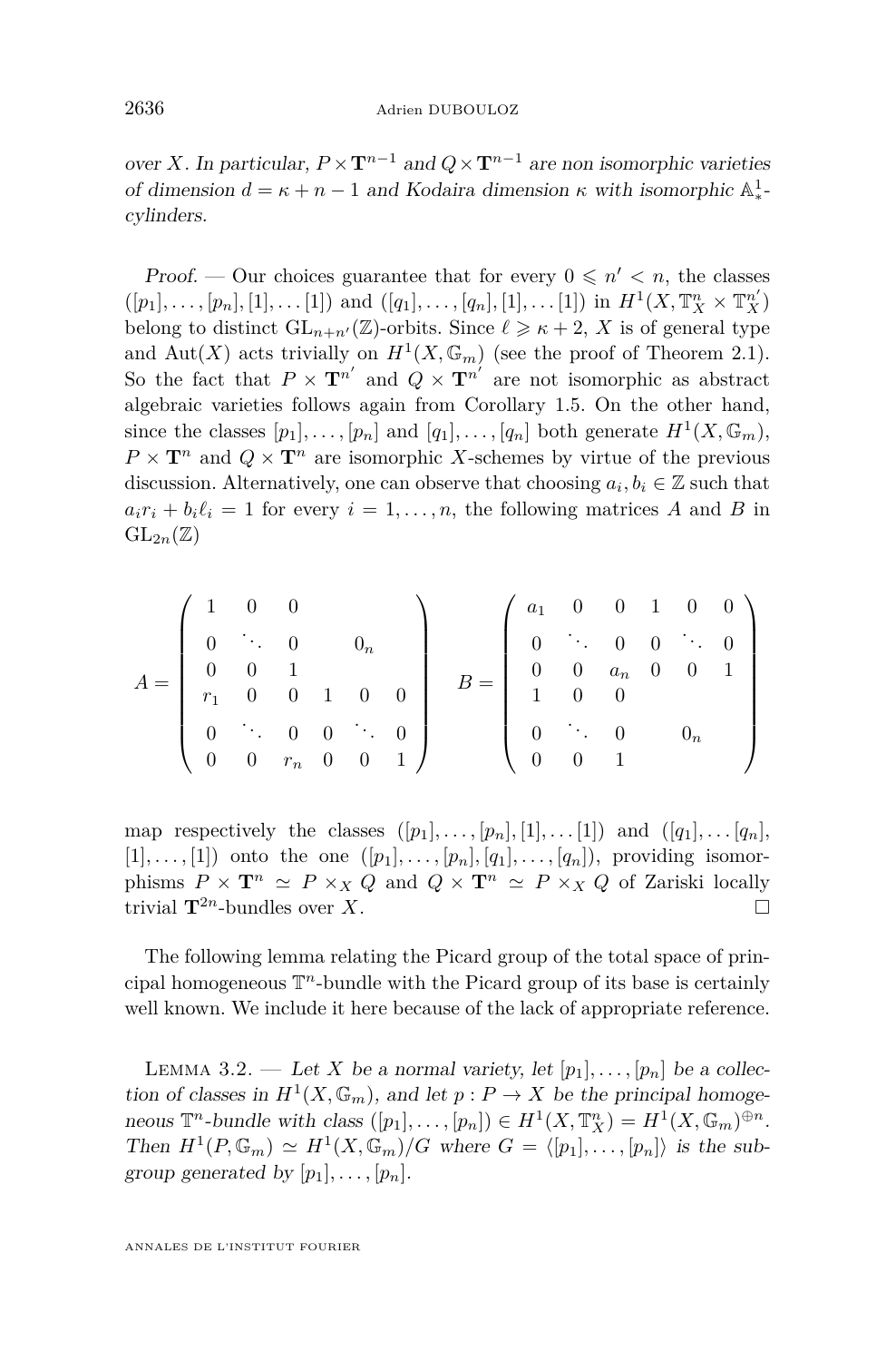

where for a variety  $Y$ ,  $U_Y$  denotes the sheaf cokernel of the homomorphism  $\mathbb{C}_Y^* \to \mathbb{G}_{m,Y}$  from the constant sheaf  $\mathbb{C}^*$  on  $Y$  to the sheaf  $\mathbb{G}_{m,Y}$  of germs of invertible functions on *Y*. We may choose a basis  $(e_1, \ldots, e_n)$  of  $H^0(\mathbb{G}_m^n, \mathcal{U}_{\mathbb{G}_m^n}) \simeq \mathbb{Z}^n$  in such a way that the connecting homomorphism  $\delta$ maps  $e_i$  to  $[g_i]$  for every  $i = 1, \ldots, n$ . The assertion follows.

#### **3.2. Non Cancellation for smooth factorial affine varieties of low Kodaira dimension?**

Recall that by [\[13,](#page-19-1) Theorem 3], cancellation for  $\mathbf{T}^n$  holds over smooth affine varieties of log-general type. On the other hand, since they arise as Zariski locally trivial  $\mathbb{A}^1_*$ ∗ -bundles over varieties of log-general type, it follows from Iitaka [\[13\]](#page-19-1) and Kawamata [\[14\]](#page-19-14) addition theorems that all the counter-examples *X* constructed in subsection [2.1](#page-8-2) have Kodaira dimension  $\dim X - 1 \geqslant 2$ . Similarly, the examples constructed in Theorem [3.1](#page-15-0) as well as their products by low dimensional tori have Kodaira dimension at least 2. One can also check directly that the two surfaces constructed in subsection [2.2](#page-10-0) have Kodaira dimension equal to 1. This raises the question whether cancellation holds for smooth factorial affine varieties of small Kodaira dimension. The following proposition implies in particular that a potential counter-example to cancellation for varieties of Kodaira dimension 0 or −∞ has to be of dimension at least 3:

PROPOSITION  $3.3.$  — Let *S* and *S*<sup> $\prime$ </sup> be smooth factorial affine surfaces. If  $S \times \mathbb{A}^1_*$  and  $S' \times \mathbb{A}^1_*$  are isomorphic and  $\kappa(S)$  (or, equivalently,  $\kappa(S')$ ) is not equal to 1, then  $S$  and  $S'$  are isomorphic.

Proof. — In view of the Iitaka-Fujita strong cancellation Theorem [\[13\]](#page-19-1), we only have to consider the cases where  $\kappa(S) = \kappa(S') = -\infty$  or 0. In the first case,  $S$  and  $S'$  are isomorphic to products of punctured smooth affine rational curves with  $\mathbb{A}^1$  (see e.g. [\[10\]](#page-19-15)) and so, the assertion follows from a combination of the existing positive results for cancellation by  $\mathbb{A}^1$ and  $\mathbb{A}^1_*$ . Namely, let  $S = C \times \mathbb{A}^1$  and  $S' = C' \times \mathbb{A}^1$ , where *C* and *C'* are punctured affine lines. If either *C* or *C'*, say *C*, is not isomorphic to  $\mathbb{A}^1$ ,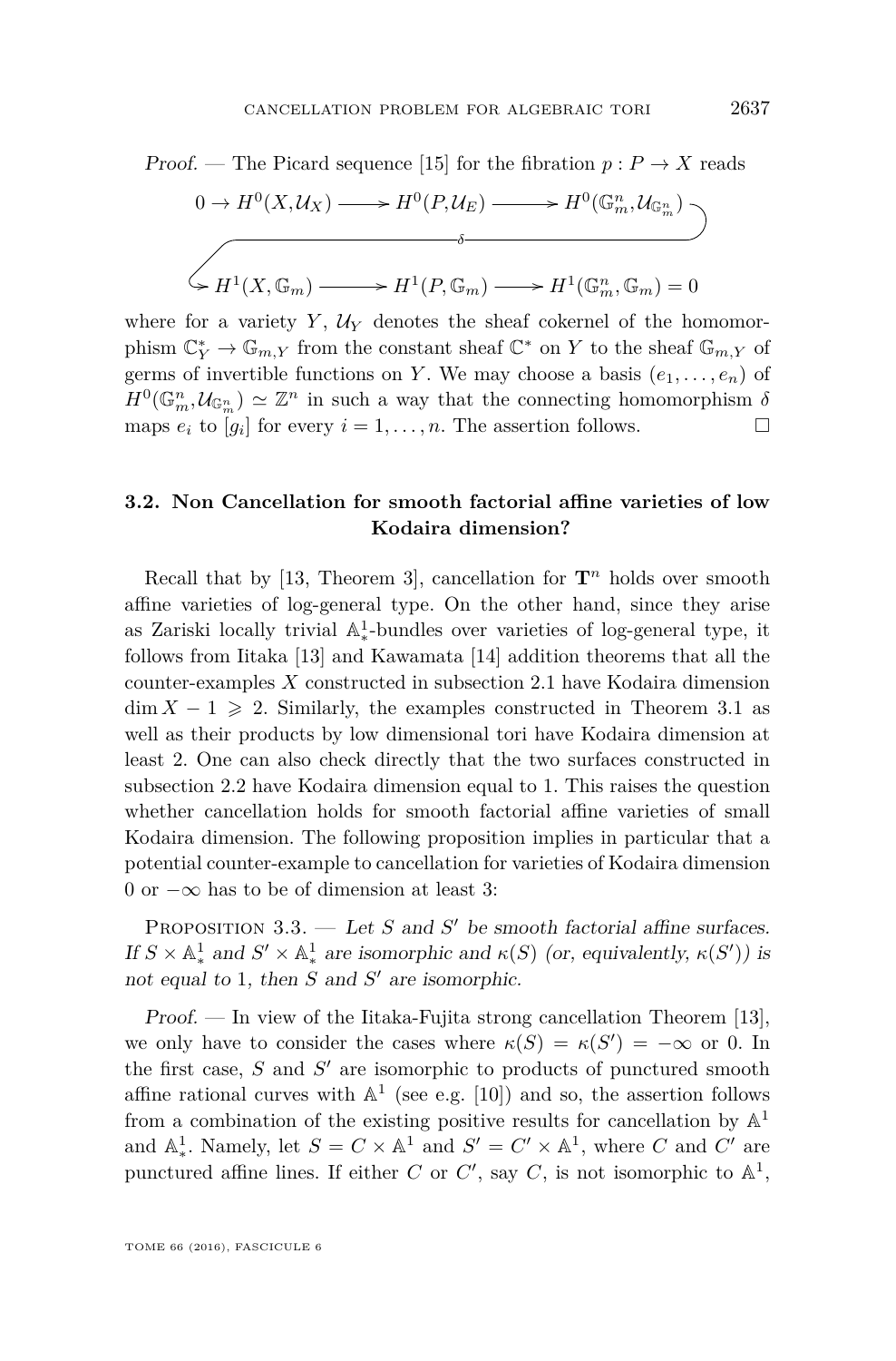then  $\kappa(C \times \mathbb{A}^1_*) = \kappa(C) \geq 0$  and so, by the Iitaka-Fujita strong cancellation Theorem for  $\mathbb{A}^1$ , every isomorphism between  $S \times \mathbb{A}^1_*$  and  $S' \times \mathbb{A}^1_*$  descends to an isomorphism between  $C \times \mathbb{A}^1_*$  and  $C' \times \mathbb{A}^1_*$ . Since cancellation by  $\mathbb{A}^1_*$  holds for smooth affine curves, we deduce in turn that *C* and *C'* are isomorphic, whence that  $S$  and  $S'$  are isomorphic.

In the case where  $\kappa(S) = \kappa(S') = 0$ , we already observed that cancellation holds if every invertible function on  $S$  or  $S'$  is constant. Therefore, we may assume that  $S$  and  $S'$  both have non constant units whence, by virtue of [\[10,](#page-19-15) §5], belong up to isomorphism to the following list of surfaces:  $V_0 = \mathbb{A}_*^1 \times \mathbb{A}_*^1$ , and the complements  $V_k$  in the Hirzebruch surfaces  $\rho_k : \mathbb{F}_k \to \mathbb{P}^1$ ,  $k \geqslant 1$ , of a pair of sections  $H_{0,k}$  and  $H_{\infty,k}$  of  $\rho_k$  with self-intersection  $k$  intersecting each others in a unique point  $p_k$ , and a fiber *F* of  $\rho_k$  not passing through  $p_k$ . All the surfaces  $V_k$ ,  $k \geq 1$ , admit an  $\mathbb{A}^1_*$ <sup>1</sup><sup>+</sup>-fibration  $\pi_k : V_k \to \mathbb{A}^1_* = \text{Spec}(\mathbb{C}[x^{\pm 1}])$  induced by the restriction of the pencil on  $\mathbb{F}_k$  generated by  $H_{0,k}$  and  $H_{\infty,k}$ . The unique degenerate fiber of  $\pi_k$ , say  $\pi_k^{-1}(1)$  up to a linear change of coordinate on  $\mathbb{A}_*^1$  $_{*}^{1}$ , is reducible, consisting of the union of the intersection with  $V_k$  of the exceptional section  $C_{0,k}$  of  $\rho_k$ , and of the fiber  $F_k$  of  $\rho_k$  passing through  $p_k$ , counted with multiplicity  $k$ . Note that  $V_0$  does not contain any curve isomorphic to  $\mathbb{A}^1$  whereas each surface  $V_k$ ,  $k \geq 1$ , contains exactly two such curves: the intersections  $F_k \cap V_k$  and  $C_{0,k} \cap V_k$ . It follows in particular that  $V_0 \times \mathbb{A}^1_*$  cannot be isomorphic to any  $V_k \times \mathbb{A}^1_*$ ,  $k \geq 1$ . Now suppose that  $\Phi : V_k \times \mathbb{A}_*^1 \xrightarrow{\sim} V_{k'} \times \mathbb{A}_*^1$  for some  $k, k' \geq 1$ .<br>there exists an isomorphism  $\Phi : V_k \times \mathbb{A}_*^1 \xrightarrow{\sim} V_{k'} \times \mathbb{A}_*^1$  for some  $k, k' \geq 1$ .  $\text{Since } \kappa((F_k \cap V_k) \times \mathbb{A}_*^1) = \kappa((C_{0,k} \cap V_k) \times \mathbb{A}_*^1) = -\kappa((C_{0,k} \cap V_k) \times \mathbb{A}_*^1)$ <sup>1</sup>/<sub>\*</sub>) =  $\kappa((C_{0,k} ∩ V_k) × A_*^1$  $(\frac{1}{\ast}) = -\infty$ , their respective images by  $\Phi$  cannot be mapped dominantly on  $V_{k}$  by the first projection and since  $F_{k'} \cap V_{k'}$  and  $C_{0,k'} \cap V_{k'}$  are the unique curves isomorphic to  $\mathbb{A}^1$  on  $V_{k'}$ , we conclude similarly as in the proof of Proposition [1.2](#page-6-0) that  $\Phi$  map  $(\pi_k^{-1}(1))_{\text{red}} \times \mathbb{A}_*^1$  isomorphically onto  $(\pi_{k'}^{-1}(1))_{\text{red}} \times \mathbb{A}_*^1$ . This implies in turn that  $\Phi$  restricts to an isomorphism between the open subsets  $U_k = \pi_k^{-1}(\mathbb{A}_*^1 \setminus \{1\}) \times \mathbb{A}_*^1$  and  $U_{k'} = \pi_{k'}^{-1}(\mathbb{A}_*^1 \setminus \{1\}) \times \mathbb{A}_*^1$  of  $V_k \times \mathbb{A}_*^1$  and  $V_{k'} \times \mathbb{A}^1_*$ <sup>1</sup> respectively. Now  $\mathbb{A}^1_* \setminus \{1\}$  is of log-general type and since the restrictions of  $\pi_k$  and  $\pi_{k'}$  to  $U_k$  and  $U_{k'}$  are trivial  $\mathbb{A}^1_*$ ∗ -bundles, we deduce from the Iitaka-Fujita strong cancellation Theorem [\[13\]](#page-19-1) that the restriction of  $\Phi$  to  $U_k$  descends to an isomorphism  $\varphi : \mathbb{A}^1_* \setminus \{1\} \xrightarrow{\sim} \mathbb{A}^1_* \setminus \{1\}$  for which the following diagram commutes

$$
U_k \times \mathbb{A}_*^1 \simeq (\mathbb{A}_*^1 \setminus \{1\}) \times \mathbb{A}_*^1 \times \mathbb{A}_*^1 \xrightarrow{\Phi} (\mathbb{A}_*^1 \setminus \{1\}) \times \mathbb{A}_*^1 \times \mathbb{A}_*^1 \simeq U_{k'} \times \mathbb{A}_*^1
$$
  
\n
$$
\pi_k \circ \text{pr}_1 \downarrow \qquad \qquad \downarrow \qquad \qquad \downarrow \pi_{k'} \circ \text{pr}_1
$$
  
\n
$$
\mathbb{A}_*^1 \setminus \{1\} \xrightarrow{\varphi} \mathbb{A}_*^1 \setminus \{1\}.
$$

ANNALES DE L'INSTITUT FOURIER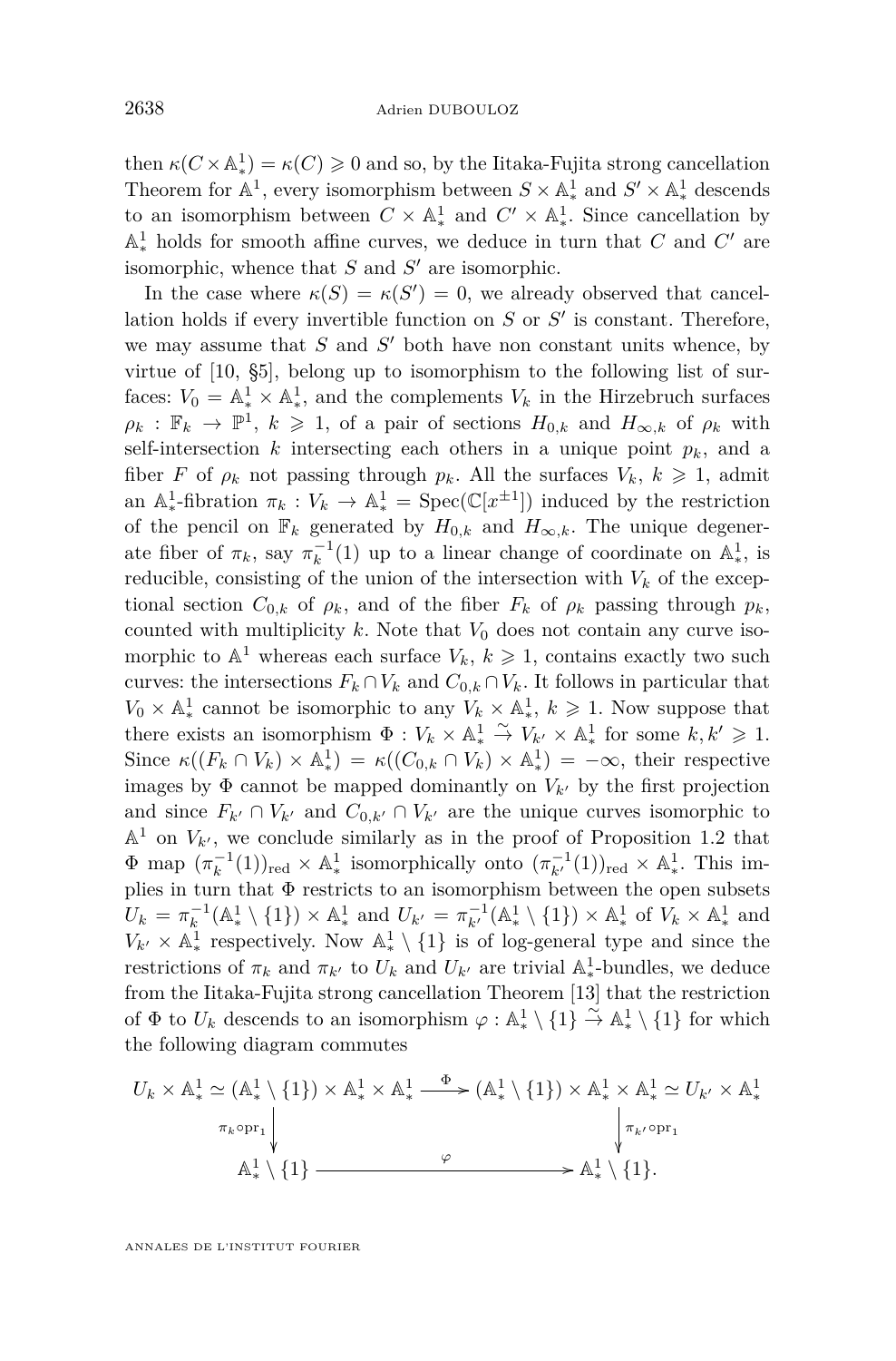Summing up, if it exists, an isomorphism  $\Phi: V_k \times \mathbb{A}_*^1 \overset{\sim}{\to} V_{k'} \times \mathbb{A}_*^1$  must be  $\overline{C}$  compatible with the **T**<sup>2</sup>-fibrations  $\pi_k \circ pr_1 : V_k \times \mathbb{A}_*^1 \to \mathbb{A}_*^1$  and  $\pi_{k'} \circ pr_1 :$  $V_{k'} \times \mathbb{A}^1_* \to \mathbb{A}^1_*$ . But this impossible since the multiplicity of the irreducible component  $F_k \cap V_k$  of  $\pi_k^{-1}(1)$  is different for every  $k \geq 1$ . In conclusion, the surfaces  $V_k$ ,  $k \geq 0$ , are pairwise non isomorphic, with pairwise non isomorphic A 1 ∗ -cylinders, which completes the proof.

#### BIBLIOGRAPHY

- <span id="page-19-4"></span>[1] T. Asanuma, "Polynomial fibre rings of algebras over Noetherian rings", Invent. Math. **87** (1987), no. 1, p. 101-127.
- <span id="page-19-10"></span>[2] K. Behrend & B. Noohi, "Uniformization of Deligne-Mumford curves", J. Reine Angew. Math. **599** (2006), p. 111-153.
- <span id="page-19-2"></span>[3] W. Danielewski, "On a cancellation problem and automorphism groups of affine algebraic varieties", preprint Warsaw, 1989.
- <span id="page-19-11"></span>[4] A. Dubouloz & D. R. Finston, "On exotic affine 3-spheres", J. Algebraic Geom. **23** (2014), no. 3, p. 445-469.
- <span id="page-19-9"></span>[5] K.-H. Fieseler & L. Kaup, "On the geometry of affine algebraic **C**∗-surfaces", in Problems in the theory of surfaces and their classification (Cortona, 1988), Sympos. Math., XXXII, Academic Press, London, 1991, p. 111-140.
- <span id="page-19-5"></span>[6] G. FREUDENBURG, "Laurent cancellation for rings of transcendence degree one over a field", in Automorphisms in birational and affine geometry, Springer Proc. Math. Stat., vol. 79, Springer, Cham, 2014, p. 313-326.
- <span id="page-19-6"></span>[7] J. Giraud, Cohomologie non abélienne, Springer-Verlag, Berlin-New York, 1971, Die Grundlehren der mathematischen Wissenschaften, Band 179, ix+467 pages.
- <span id="page-19-7"></span>[8] A. Grothendieck, "Éléments de géométrie algébrique. IV. Étude locale des schémas et des morphismes de schémas. III", Inst. Hautes Études Sci. Publ. Math. (1966), no. 28, p. 255.
- <span id="page-19-3"></span>[9] N. GUPTA, "On the cancellation problem for the affine space  $\mathbb{A}^3$  in characteristic *p*", Invent. Math. **195** (2014), no. 1, p. 279-288.
- <span id="page-19-15"></span>[10] R. V. Gurjar & S. Paul, "A classification of factorial surfaces of nongeneral type", Michigan Math. J. **61** (2012), no. 3, p. 517-529.
- <span id="page-19-12"></span>[11] R. Hartshorne, Algebraic geometry, Springer-Verlag, New York-Heidelberg, 1977, Graduate Texts in Mathematics, No. 52, xvi+496 pages.
- <span id="page-19-0"></span>[12] S. Iitaka, "On logarithmic Kodaira dimension of algebraic varieties", in Complex analysis and algebraic geometry, Iwanami Shoten, Tokyo, 1977, p. 175-189.
- <span id="page-19-1"></span>[13] S. IITAKA & T. FUJITA, "Cancellation theorem for algebraic varieties", J. Fac. Sci. Univ. Tokyo Sect. IA Math. **24** (1977), no. 1, p. 123-127.
- <span id="page-19-14"></span>[14] Y. Kawamata, "Addition formula of logarithmic Kodaira dimensions for morphisms of relative dimension one", in Proceedings of the International Symposium on Algebraic Geometry (Kyoto Univ., Kyoto, 1977), Kinokuniya Book Store, Tokyo, 1978, p. 207-217.
- <span id="page-19-13"></span>[15] A. R. Magid, "The Picard sequences of a fibration", Proc. Amer. Math. Soc. **53** (1975), no. 1, p. 37-40.
- <span id="page-19-8"></span>[16] M. Miyanishi, Open algebraic surfaces, CRM Monograph Series, vol. 12, American Mathematical Society, Providence, RI, 2001, viii+259 pages.